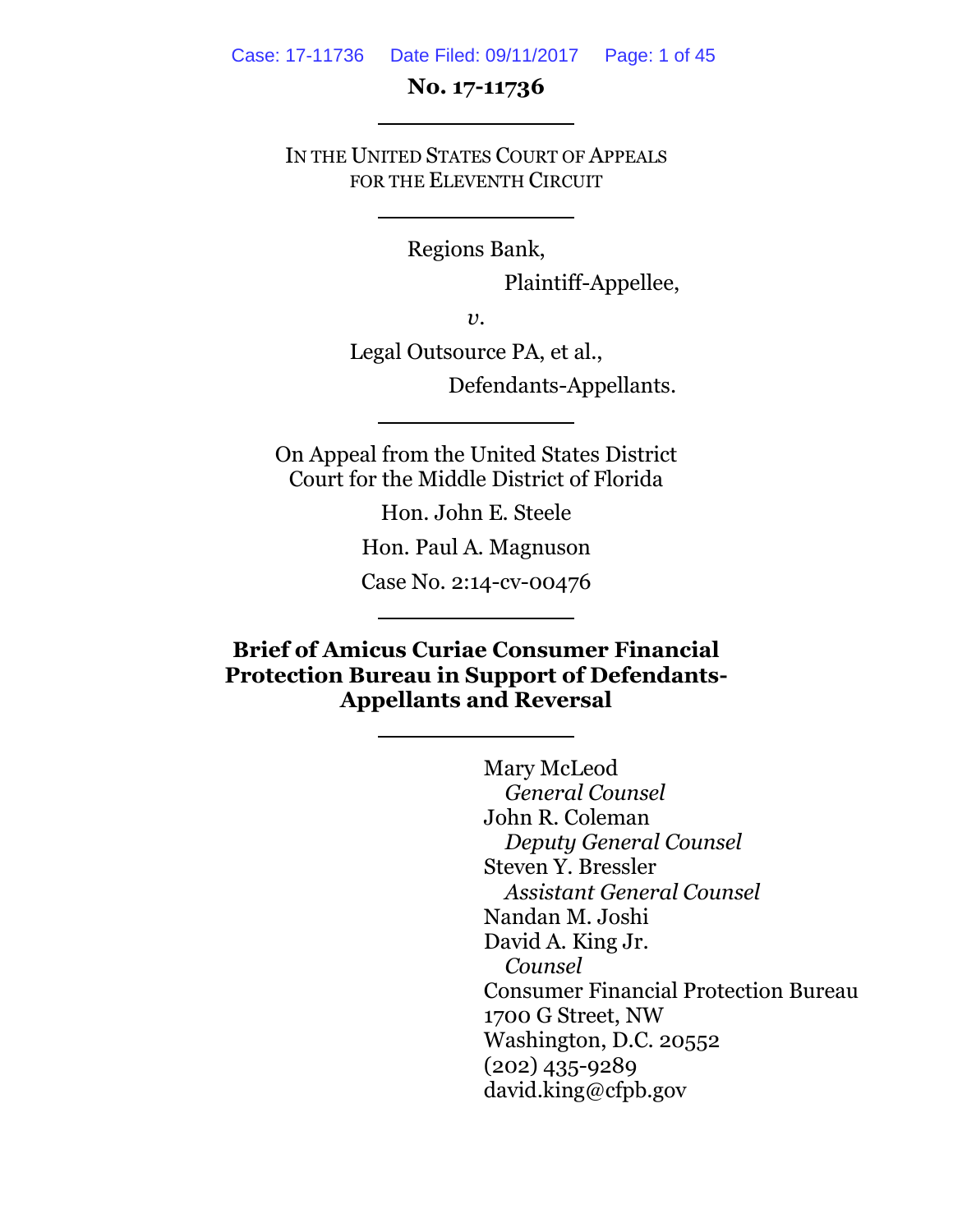*Regions Bank v. Legal Outsource PA, et al.* No. 17-11736

### **CERTIFICATE OF INTERESTED PERSONS AND CORPORATE DISCLOSURE STATEMENT**

Pursuant to Eleventh Circuit Rule 26.1-1, I hereby certify that, to my knowledge, interested persons in this case are those listend in the Certificates of Interested Persons accompanying Appellants' brief and Appellee's Response in Opposition to Motion to Reinstate Appeal and the following persons and entitites:

Bressler, Steven Y.

Coleman, John R.

Consumer Financial Protection Bureau

Joshi, Nandan M.

King Jr., David A.

McLeod, Mary

/s/ David A. King Jr.

David A. King Jr. Counsel Consumer Financial Protection Bureau 1700 G Street, NW Washington, D.C. 20552 (202) 435-9289 david.king@cfpb.gov

September 11, 2017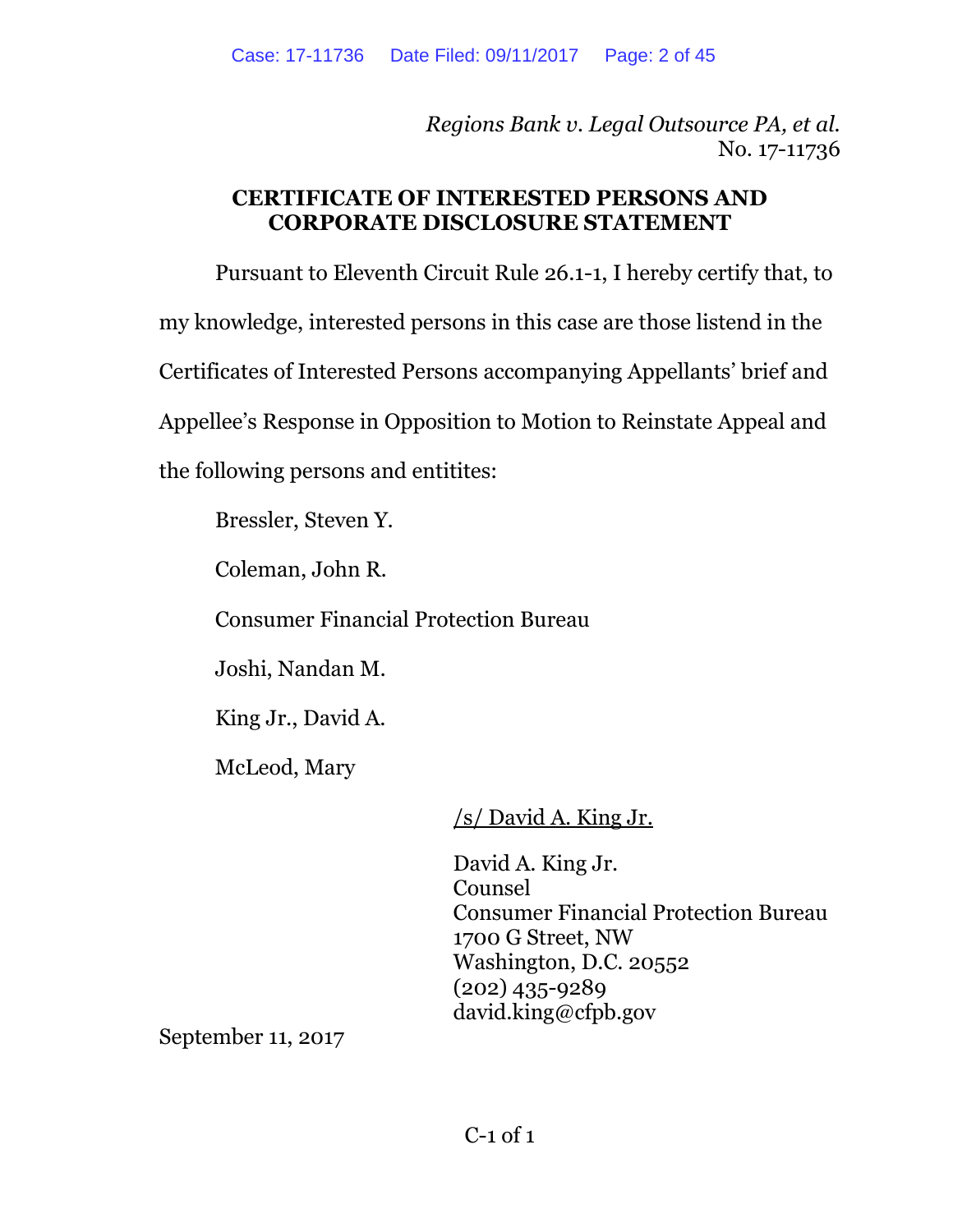# **TABLE OF CONTENTS**

| I.          | <b>ECOA Protects Business Entities from Discrimination</b>                                                                                    |  |
|-------------|-----------------------------------------------------------------------------------------------------------------------------------------------|--|
| A.          | The Plain Text of ECOA and Regulation B Protects                                                                                              |  |
| <b>B.</b>   | Allowing Companies to Avail Themselves of ECOA<br>Rights Furthers the Act's Purposes and Is<br>Consistent with the Long-Held Understanding of |  |
| $C_{\cdot}$ | Protecting Companies' ECOA Rights is Consistent<br>with How This and Other Courts Understand Other                                            |  |
|             | II. Regulation B Reasonably Interprets ECOA to Protect                                                                                        |  |
| A.          | Regulation B's Definition of "Applicant" is a                                                                                                 |  |
| 1.          | Guarantors are reasonably viewed as "applicants"                                                                                              |  |
| 2.          | A person need not request credit for her own use                                                                                              |  |
| <b>B.</b>   | Regulation B's Definition of "Applicant" Furthers                                                                                             |  |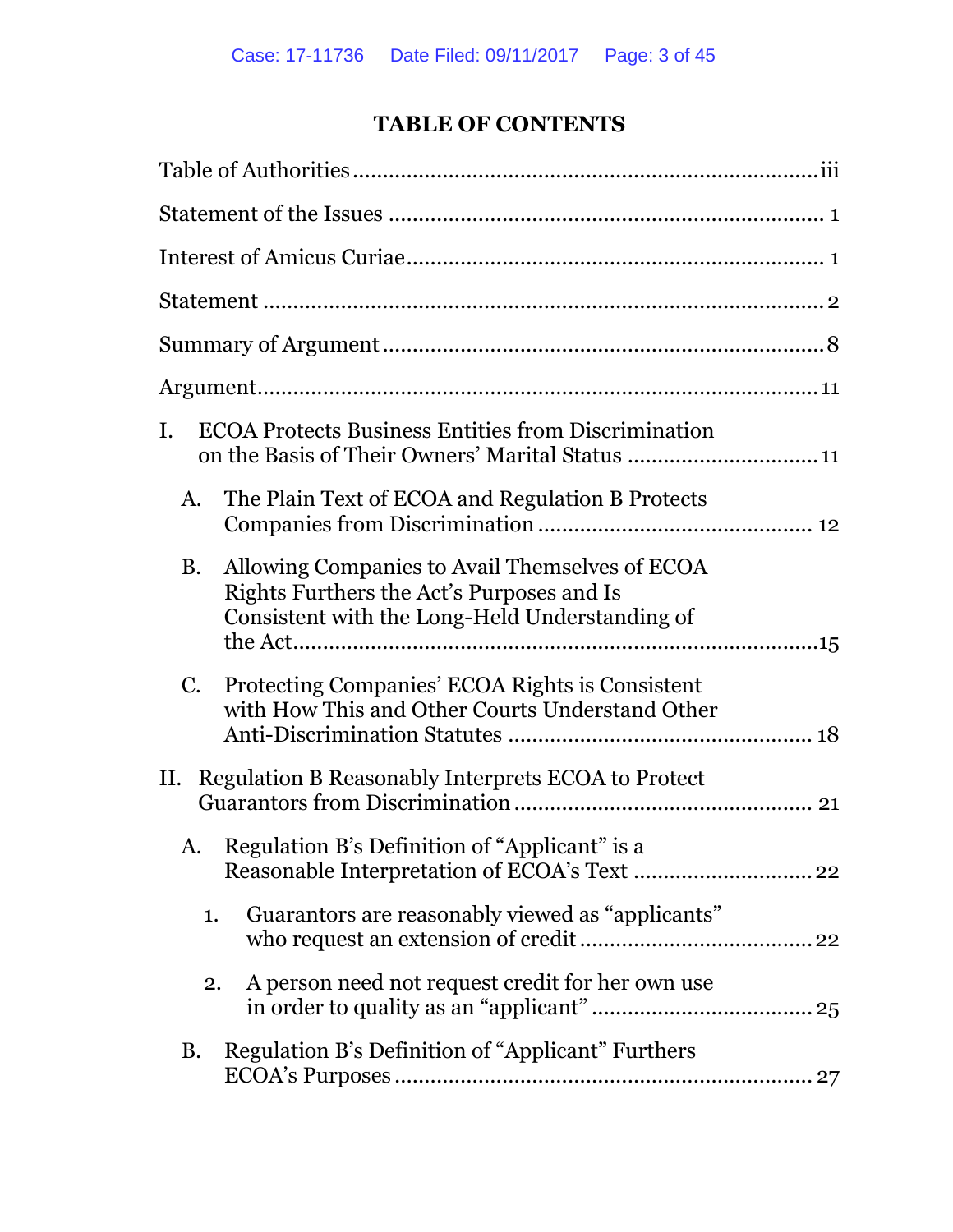| C. Regulation B's Definition of "Applicant" Is |
|------------------------------------------------|
| Consistent with Other Regulatory Schemes30     |
|                                                |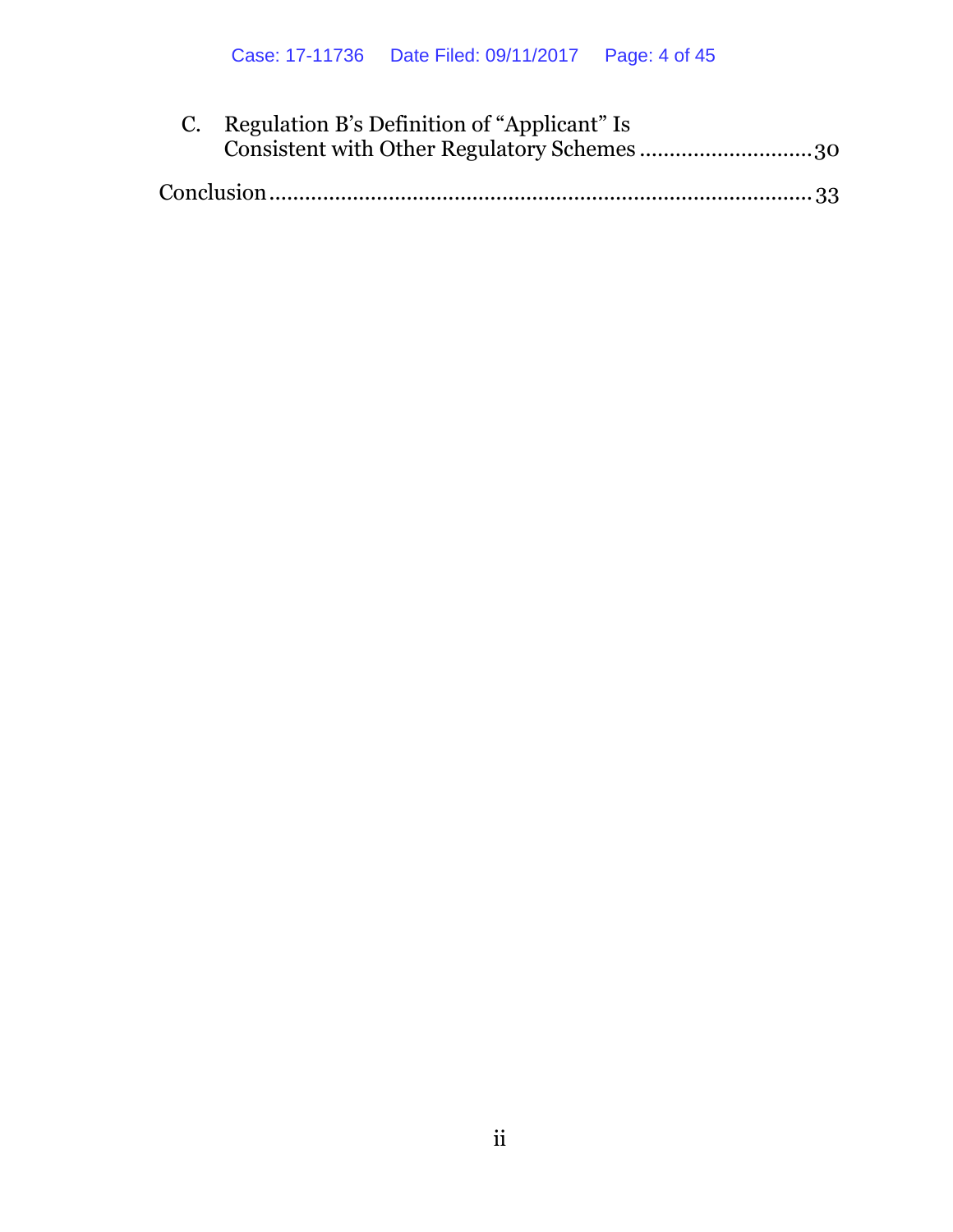# **TABLE OF AUTHORITIES**

### <span id="page-4-0"></span>*Cases*

| Bank of America Corp. v. City of Miami, Fla.,           |
|---------------------------------------------------------|
| Burwell v. Hobby Lobby Stores, Inc.,                    |
| Cardinal Wholesale Supply, Inc. v. Chaisson,            |
| Cherry v. Amoco Oil Co.,                                |
| Chevron, U.S.A., Inc. v. NRDC, Inc.,                    |
| Dep't of Homeland Sec. v. MacLean,                      |
| Diamond Ventures, LLC v. Baruah,                        |
| Domino's Pizza, Inc. v. McDonald,                       |
| Durant v. Essex Co.,                                    |
| Equitable Tr. Co. v. Bratwursthaus Mgmt. Corp.,         |
| Friends of the Everglades v. S. Fla. Water Mgmt. Dist., |
| Gersman v. Group Health Ass'n, Inc.,                    |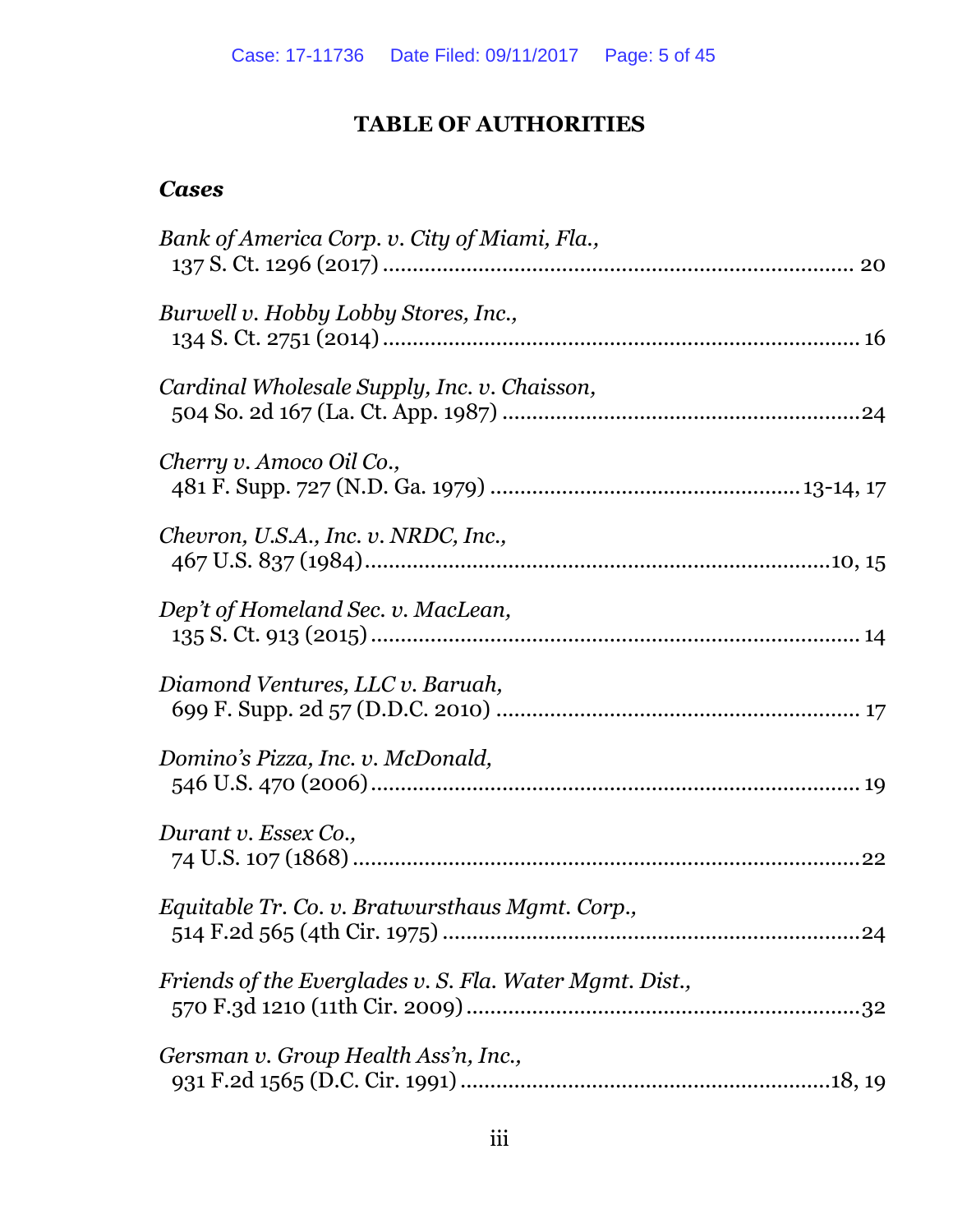| Gersman v. Group Health Ass'n, Inc.,                          |
|---------------------------------------------------------------|
| Gersman v. Group Health Ass'n, Inc.,                          |
| Gladstone Realtors v. Village Of Bellwood,                    |
| Havens Realty v. Coleman,                                     |
| Hawkins v. Community Bank of Raymore,                         |
| Hawkins v. Community Bank of Raymore,                         |
| Household Credit Servs., Inc. v. Pfennig,                     |
| Hudson Valley Freedom Theater, Inc. v. Heimbach,              |
| JAT, Inc. v. Nat'l City Bank of Midwest,                      |
| Nat'l R.R. Passenger Corp. v. Boston & Me. Corp.,             |
| RL BB Acquisitions, LLC v. Bridgemill Commons Dev. Grp., LLC, |
| Trafficante v. Metropolitan Life Ins. Co.,                    |
| Treadway v. Gateway Chevrolet Oldsmobile Inc.,                |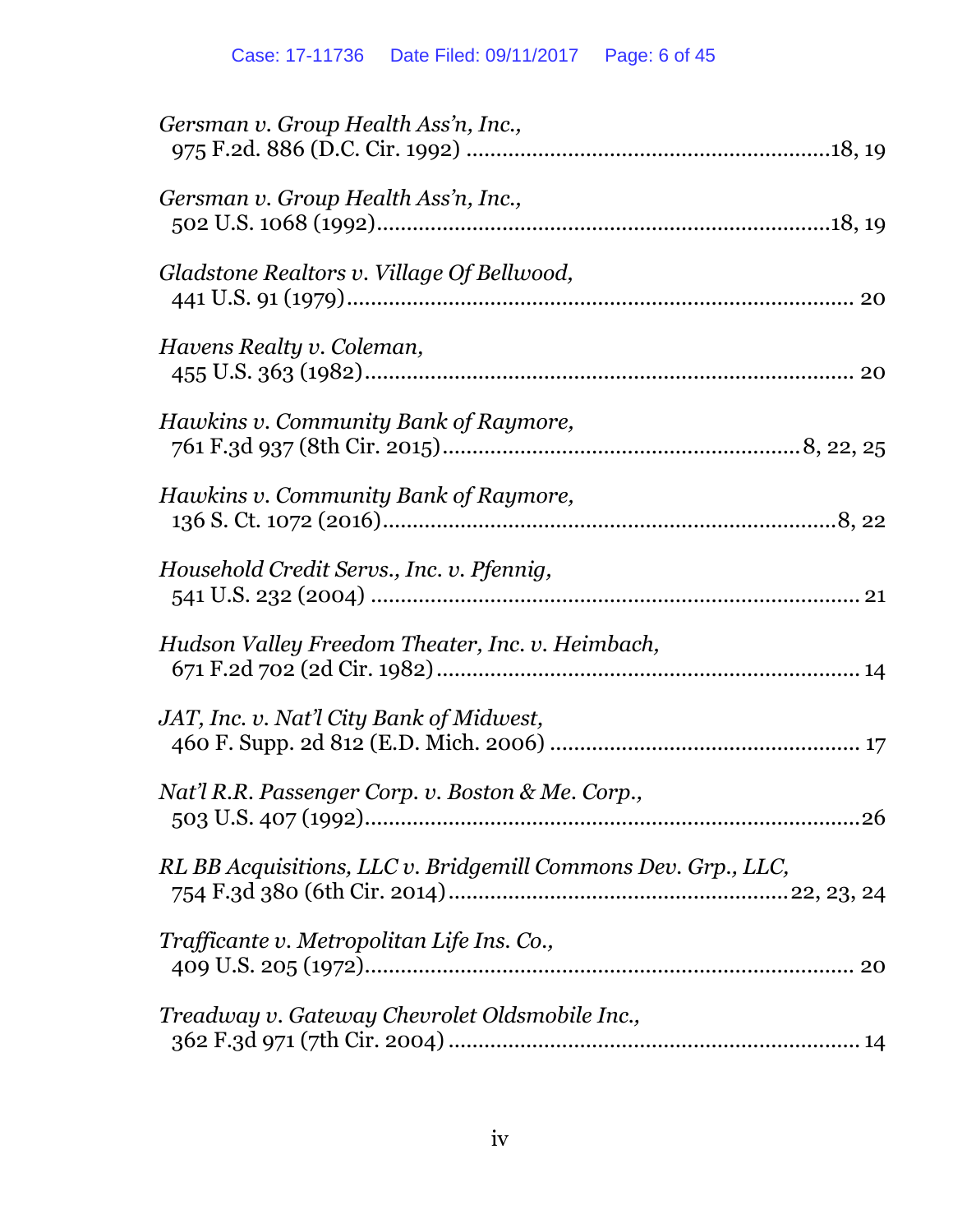| United States v. Crain Ltd. P'ship, |
|-------------------------------------|
| Webster v. Fulton Cty., Ga.,        |
| <b>Statutes</b>                     |
|                                     |
|                                     |
|                                     |
|                                     |
|                                     |
|                                     |
|                                     |
|                                     |
|                                     |
|                                     |
|                                     |
|                                     |
|                                     |
|                                     |
|                                     |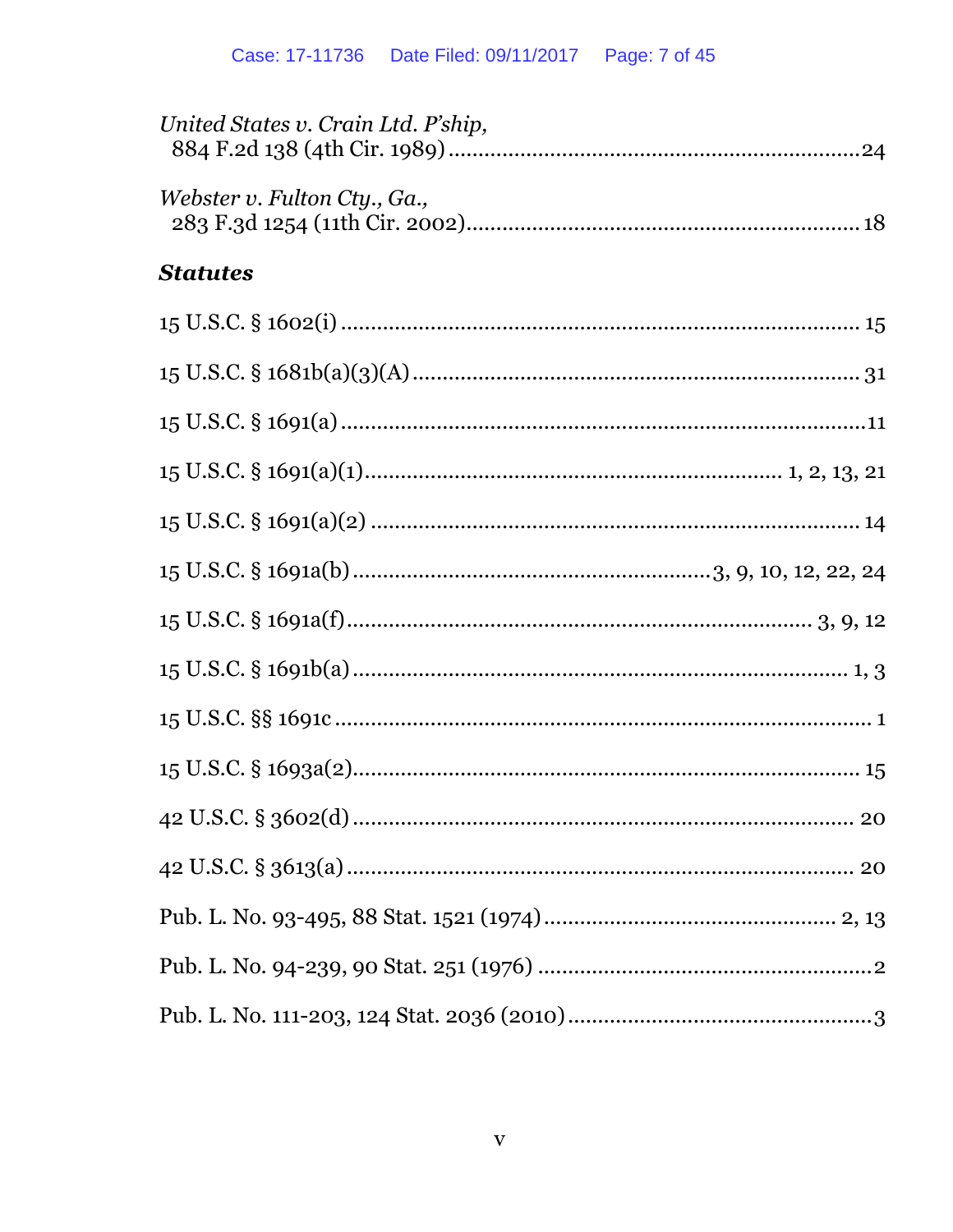# *Rules*

# *Federal Register Notices*

| Final Rulemaking,                                                                                   |
|-----------------------------------------------------------------------------------------------------|
| Amendments to Regulation B to Implement the 1976 Amendments to<br>the Equal Credit Opportunity Act, |
| Equal Credit Opportunity; revision of Regulation B; Official Staff<br>Commentary,                   |
| Policy Statement on Discrimination in Lending,                                                      |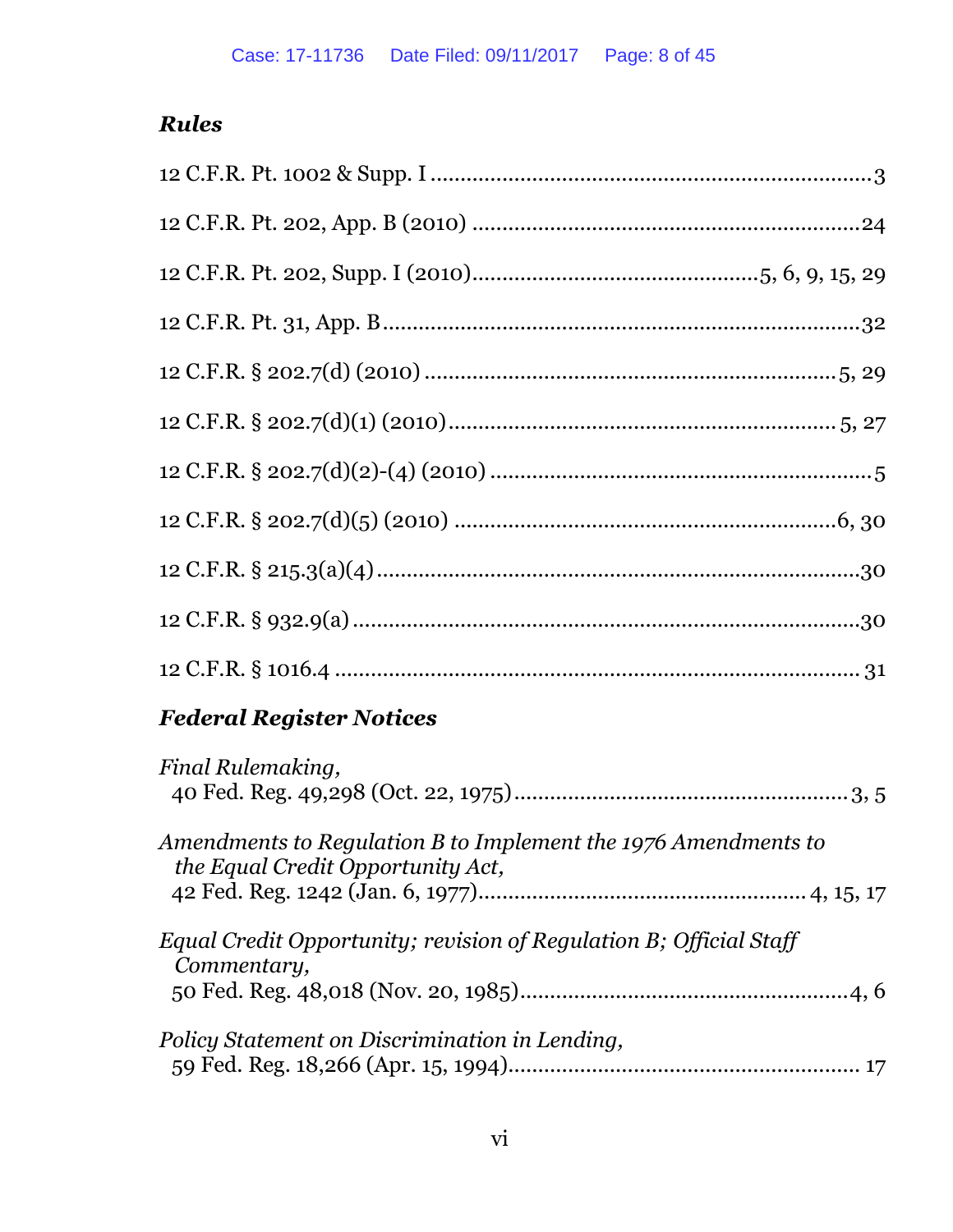| <b>Other Authorities</b><br>$\mathbf{r}$ large $\mathbf{r}$ and $\mathbf{r}$ and $\mathbf{r}$ and $\mathbf{r}$ and $\mathbf{r}$ and $\mathbf{r}$ and $\mathbf{r}$ and $\mathbf{r}$ and $\mathbf{r}$ and $\mathbf{r}$ and $\mathbf{r}$ and $\mathbf{r}$ and $\mathbf{r}$ and $\mathbf{r}$ and $\mathbf{r}$ and $\mathbf{r}$ an |
|-------------------------------------------------------------------------------------------------------------------------------------------------------------------------------------------------------------------------------------------------------------------------------------------------------------------------------|
| Finalization of Interim Final Rules (Subject to Any Intervening<br>Amendments) Under Consumer Financial Protection Laws,                                                                                                                                                                                                      |
| Equal Credit Opportunity (Regulation B),                                                                                                                                                                                                                                                                                      |
| Privacy of Consumer Financial Information (Regulation P),                                                                                                                                                                                                                                                                     |
| Equal Credit Opportunity,                                                                                                                                                                                                                                                                                                     |
| Fair Credit Reporting Risk-Based Pricing Regulations,                                                                                                                                                                                                                                                                         |

| American Heritage Dictionary of the English Language (4th ed. 1996) 23                                                                                                       |
|------------------------------------------------------------------------------------------------------------------------------------------------------------------------------|
|                                                                                                                                                                              |
| Experian, Credit Score FAQs,<br>http://www.experian.com/credit-education/score-faqs.html                                                                                     |
| Fed. Trade Comm'n Advisory Opinion to Tatelbaum (June 22, 2001),<br>https://www.ftc.gov/policy/advisory-opinions/advisory-opinion-                                           |
| Letter from Office of the Comptroller of the Currency, et al. to the Fed.<br>Trade Comm'n (May 31, 2001),<br>https://www.fdic.gov/news/news/financial/2001/fil0161a.html  31 |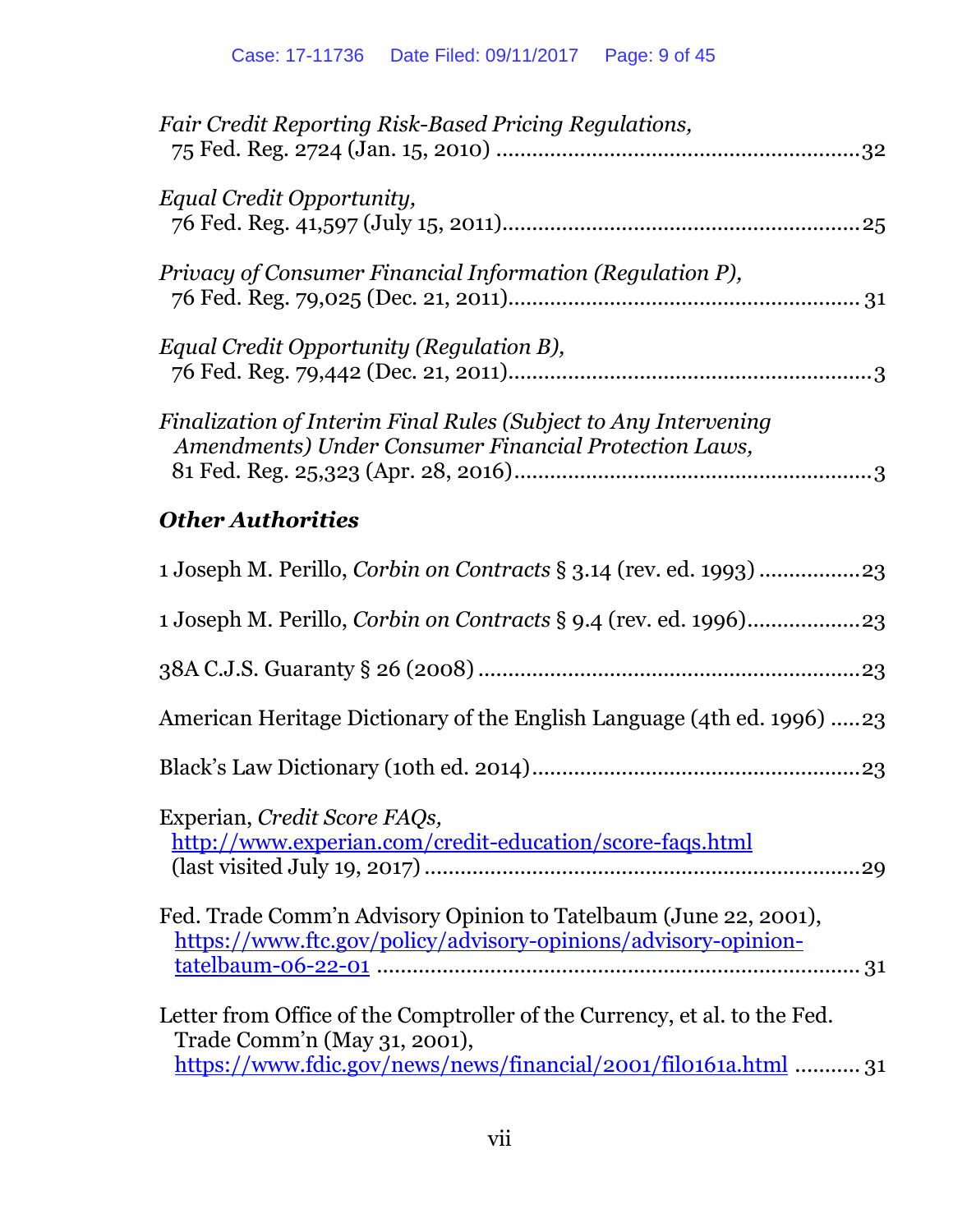| Oxford English Dictionary,                                                                                                |
|---------------------------------------------------------------------------------------------------------------------------|
| Random House Dictionary of the English Language (2d ed. 1987) 23                                                          |
|                                                                                                                           |
|                                                                                                                           |
| TransUnion, The Benefits and Issues of Co-Signing a Loan,<br>http://www.transunion.com/personal-credit/credit-issues-bad- |
| Webster's Third New International Dictionary of the English Language                                                      |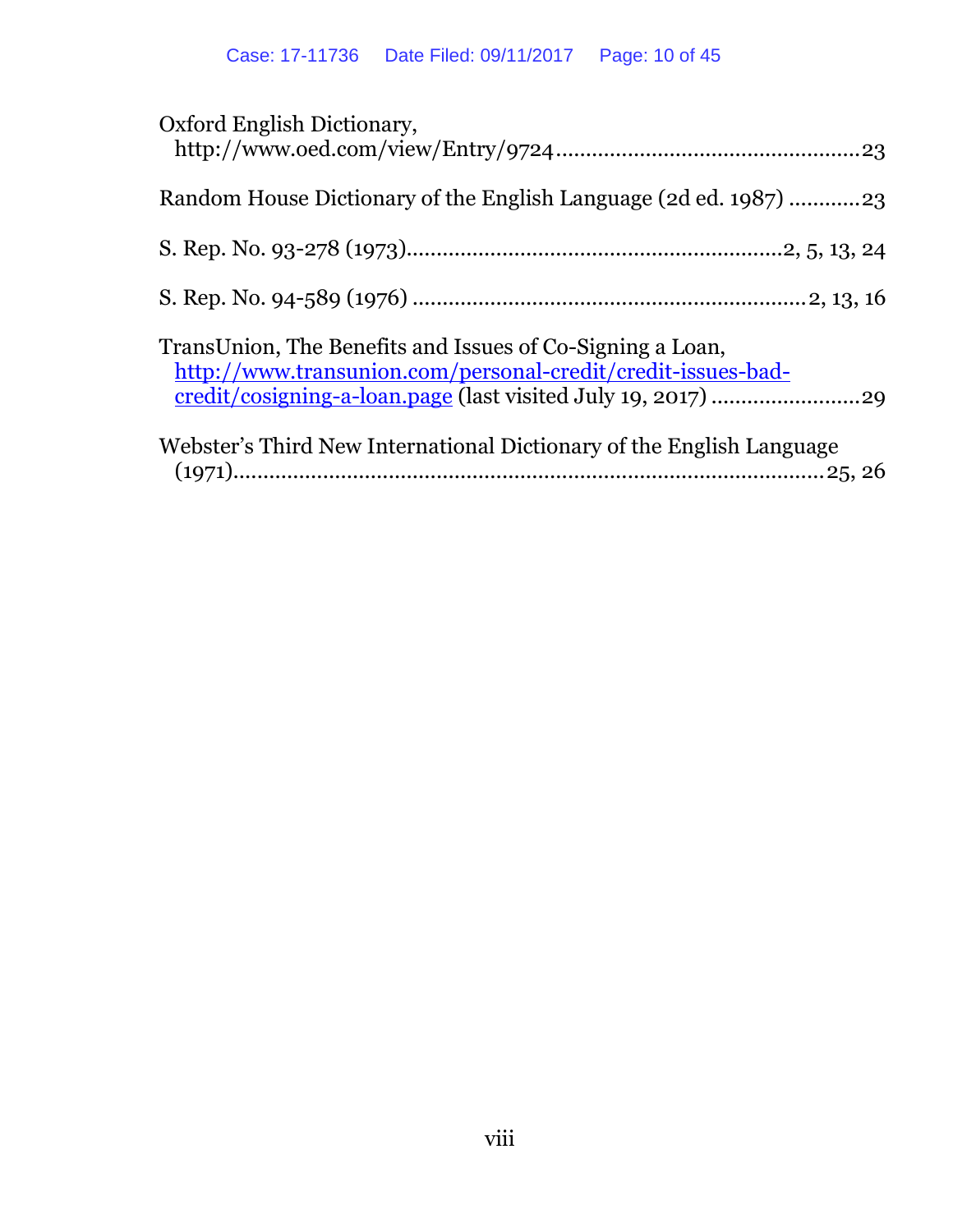#### **STATEMENT OF THE ISSUES**

<span id="page-10-0"></span>The Equal Credit Opportunity Act (ECOA) makes it unlawful for "any creditor to discriminate against any applicant, with respect to any aspect of a credit transaction," on the basis of prohibited characteristics, including marital status. 15 U.S.C. § 1691(a)(1). The questions addressed in this brief are:

1. Whether a business entity can state an ECOA discrimination claim by alleging that a creditor discriminated against it on the basis of its owner's marital status.

2. Whether the regulations issued pursuant to ECOA reasonably interpret the term "applicant" to encompass guarantors.

#### **INTEREST OF AMICUS CURIAE**

<span id="page-10-1"></span>The Consumer Financial Protection Bureau (Bureau), an agency of the United States, files this brief pursuant to Rule 29(a) of the Federal Rules of Appellate Procedure.

Congress has granted the Bureau the authority to enforce ECOA and to promulgate regulations implementing the statute. *See* 15 U.S.C. §§ 1691b(a), 1691c. At issue in this case are both the scope of ECOA's protections and the validity of one of its implementing regulations. The Bureau therefore has a substantial interest in the issues in this case.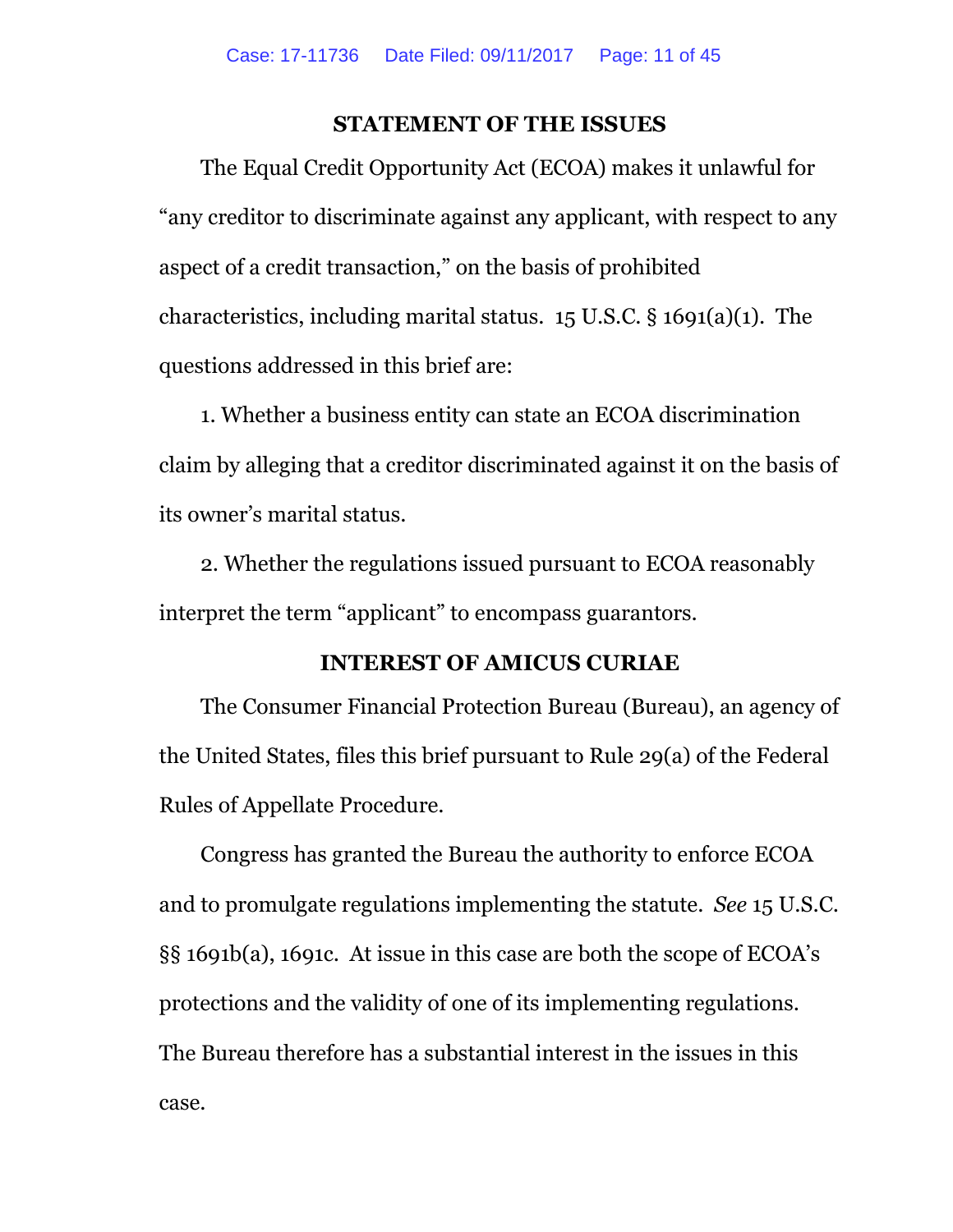#### **STATEMENT**

#### <span id="page-11-0"></span>**A. Legal Background**

**ECOA**: Congress enacted ECOA in 1974 to address "widespread discrimination on the basis of sex and marital status in the granting of credit to women." S. Rep. No. 93-278, at 16 (1973) (1973 Senate Report). ECOA originally made it "unlawful for any creditor to discriminate against any applicant on the basis of sex or marital status with respect to any aspect of a credit transaction." Pub. L. No. 93-495, § 503, 88 Stat. 1521, 1521 (1974). In 1976, Congress expanded the Act to prohibit credit discrimination based on other characteristics. Pub. L. No. 94-239, § 2, 90 Stat. 251, 251 (1976). Since 1976, ECOA has made it unlawful "for any creditor to discriminate against any applicant, with respect to any aspect of a credit transaction . . . on the basis of race, color, religion, national origin, sex or marital status, or age."  $15$  U.S.C. §  $1691(a)(1)$ .

Congress intended ECOA to protect applicants for both consumer credit and "all forms of business credit." S. Rep. No. 94-589, at 10 (1976) (1976 Senate Report). Congress therefore defined "applicant"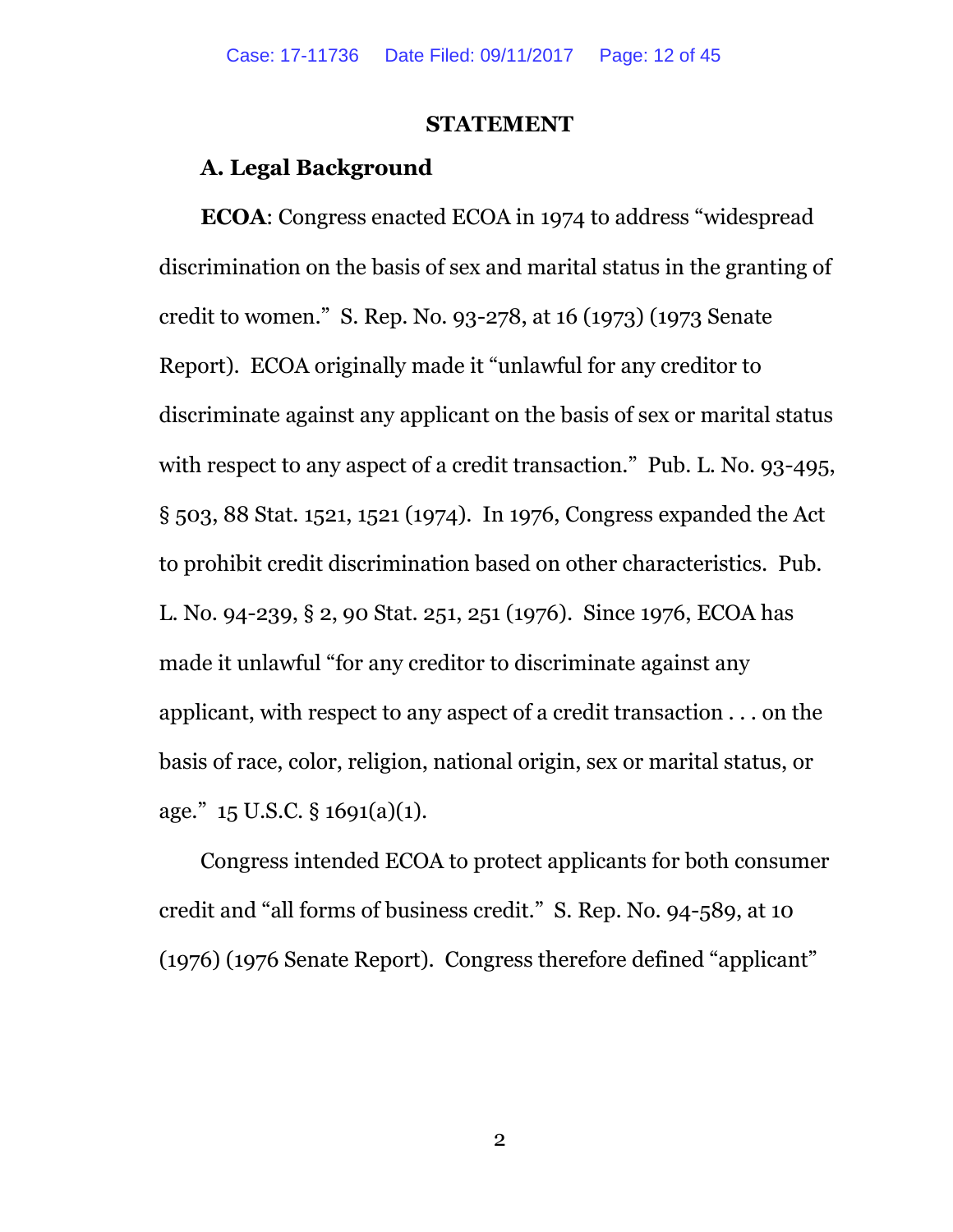as "any person who applies to a creditor" for credit,<sup>1</sup> and specified that "person" means "a natural person, a corporation, government or governmental subdivision or agency, trust, estate, partnership, cooperative, or association," 15 U.S.C. §§ 1691a(b), (f).

**Regulation B:** Congress initially gave the Board of Governors of the Federal Reserve System (Board) the authority to "prescribe regulations to carry out the purposes of [ECOA]." 15 U.S.C. § 1691b(a) (2006). In 2011, the Board's authority over ECOA and its regulations, known as "Regulation B," was transferred to the Bureau.<sup>2</sup> This brief cites the Board's regulations, however, because they were still in effect during the relevant events in this case.

*Prohibited Basis Definition*: Like ECOA, Regulation B has always prohibited discrimination "on the basis of sex or marital status" in the granting of "business credit." 40 Fed. Reg. 49298, 49309 (1975).

<sup>&</sup>lt;sup>1</sup> A person is an "applicant" if the person applies to the creditor "directly for an extension, renewal, or continuation of credit, or applies to a creditor indirectly by use of an existing credit plan for an amount exceeding a previously established credit limit." 15 U.S.C. § 1691a(b).

<sup>2</sup> 15 U.S.C. § 1691b(a); Dodd-Frank Wall Street Reform and Consumer Protection Act, Pub. L. No. 111-203, §§ 1061(b)(1), (d), 1085, 124 Stat. 2036, 2039, 2083-85. The Bureau has adopted and recodified Regulation B and its interpretive supplement. 76 Fed. Reg. 79,442 (Dec. 21, 2011) (promulgating 12 C.F.R. Pt. 1002 & Supp. I); *see also* 81 Fed. Reg. 25,323 (Apr. 28, 2016).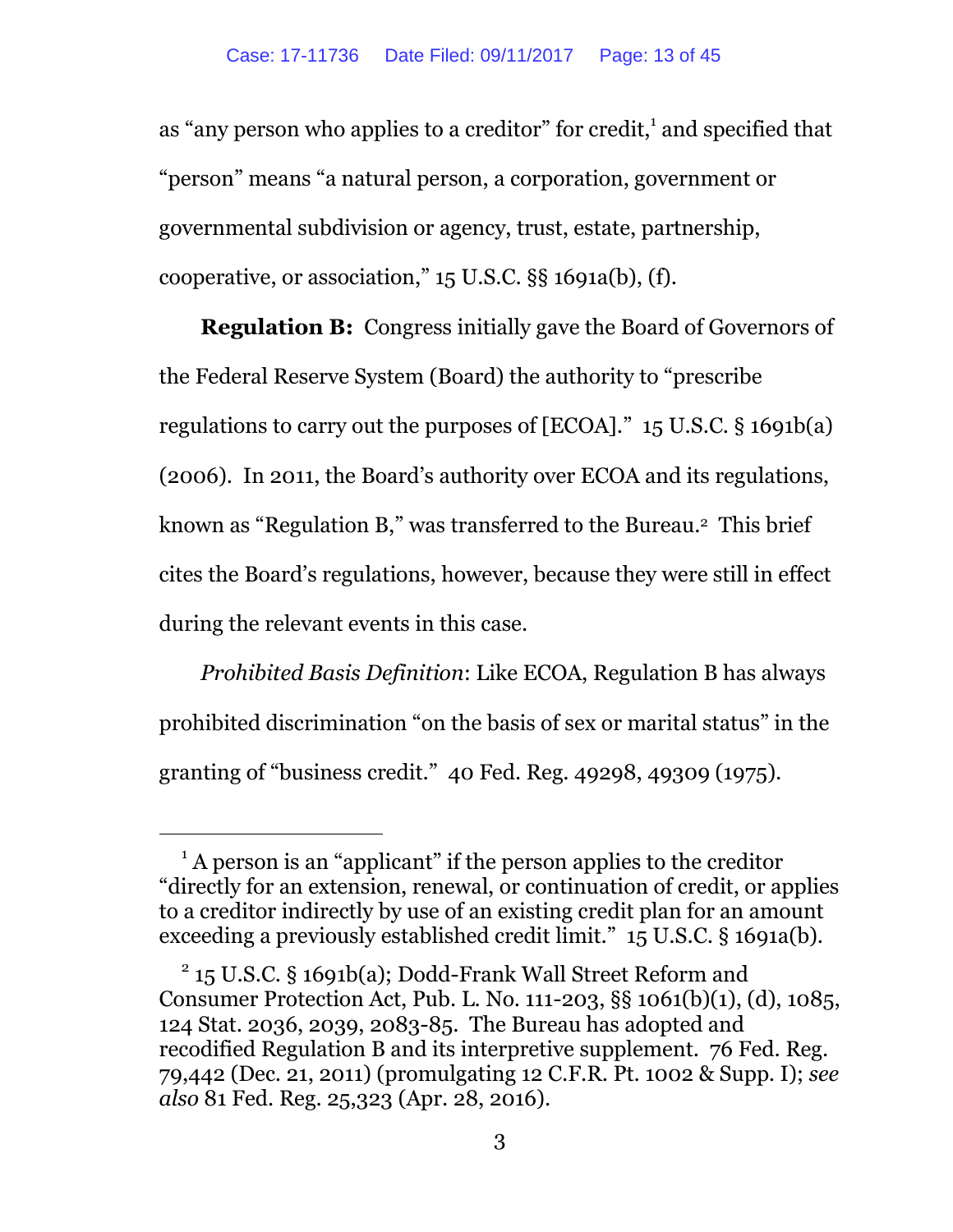After the 1976 amendment to ECOA, the Board revised Regulation B to define the "prohibited bas[es]" for making credit decisions under ECOA. 42 Fed. Reg. 1242, 1253 (Jan. 6, 1977). The revised regulation clarified that the prohibited bases of "race, color, religion, national origin, sex, marital status, or age" are "not limited to characteristics of the applicant." *Id*. at n.3. Rather, a creditor also violates ECOA if it discriminates based on the characteristics of the "partners or officers of an applicant" or "of individuals with whom an applicant deals." *Id.* For example, the Board explained, "a creditor may not discriminate against a non-Jewish applicant because of that person's business dealings with Jews." *Id.*

In a 1985 notice-and-comment rulemaking, the Board moved certain portions of its interpretation of "prohibited basis" to the interpretive supplement to Regulation B. *See* 50 Fed. Reg. 48018, 48049 (Nov. 20, 1985). But that move did not narrow the scope of the prohibition. During the events in this case, the interpretation continued to provide that a "prohibited basis [for making credit decisions] refers not only to characteristics—the race, color, religion, national origin, sex, marital status, or age—of an applicant (or officers of an applicant in the case of a corporation) but also to the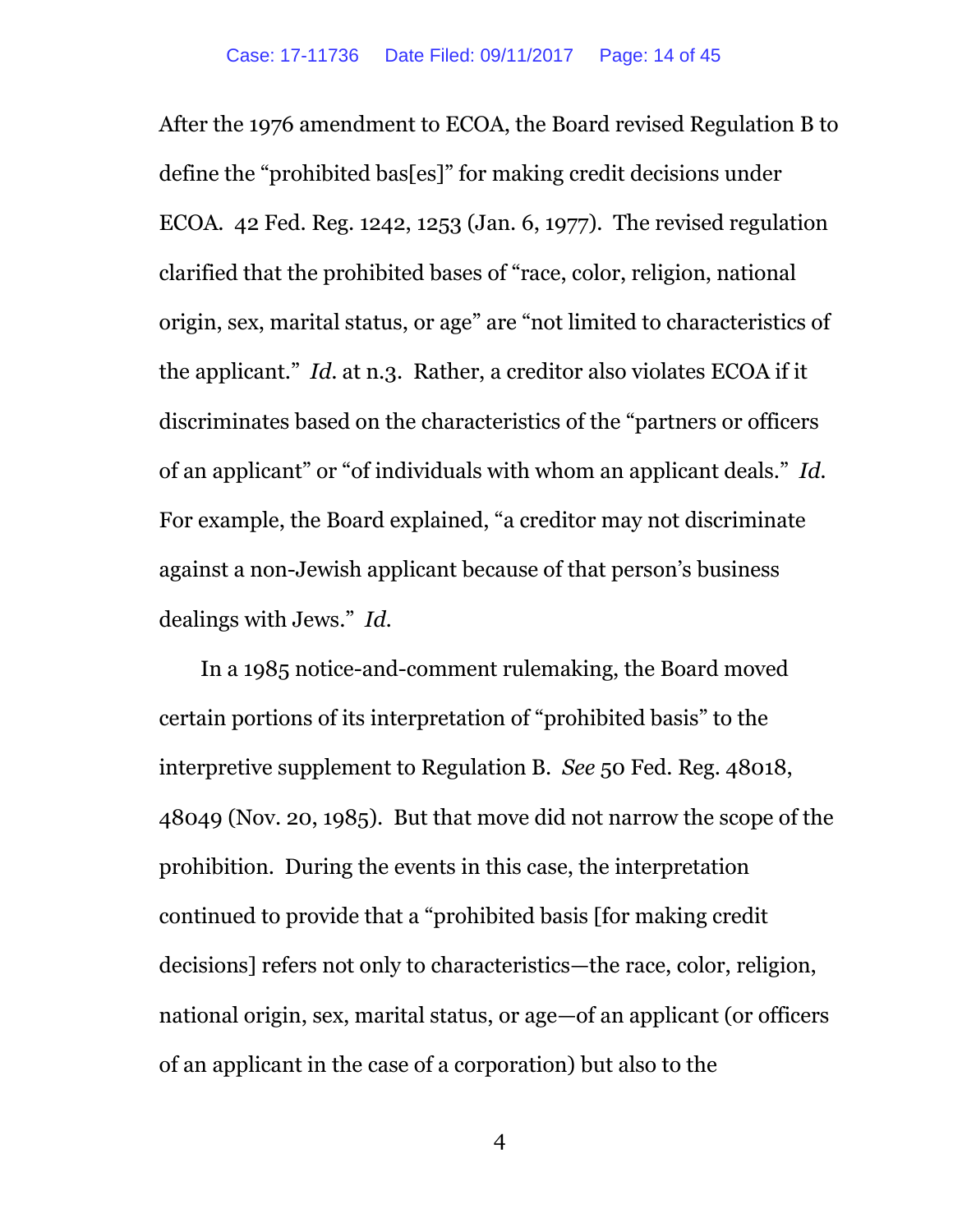characteristics of individuals with whom an applicant is affiliated or with whom the applicant associates." 12 C.F.R. Pt. 202, Supp. I  $\P$  2(z)-1 (2010).

*Additional Parties Rule:* Regulation B has always included an Additional Parties Rule (the Rule) prohibiting creditors from automatically requiring spouses to assume liability for each other's debt obligations. 12 C.F.R. § 202.7(d) (2010); *see* 40 Fed. Reg. 49,308-09 (Oct. 22, 1975). The Rule targets one of the core forms of marital-status discrimination that ECOA sought to end. Before the Act, some creditors refused to lend to married women "in [their] own name[s]" or "without their husbands' signatures." 1973 Senate Report 16-17. Such requirements created extra obstacles for married people seeking credit and prevented them from maintaining separate credit histories. *Id.* at 17-20. To prevent this discrimination, the Rule provides that if an applicant for credit satisfies "the creditor's standards of creditworthiness," the creditor generally may not "require the signature of [that] applicant's spouse or other person." 12 C.F.R.  $\S 202.7(d)(1)$  (2010).<sup>3</sup> A creditor may "request a cosigner, guarantor,

<sup>3</sup> The Rule provides exceptions when an applicant relies on community or jointly owned property to satisfy the creditor's lending standards. 12 C.F.R. § 202.7(d)(2)-(4) (2010).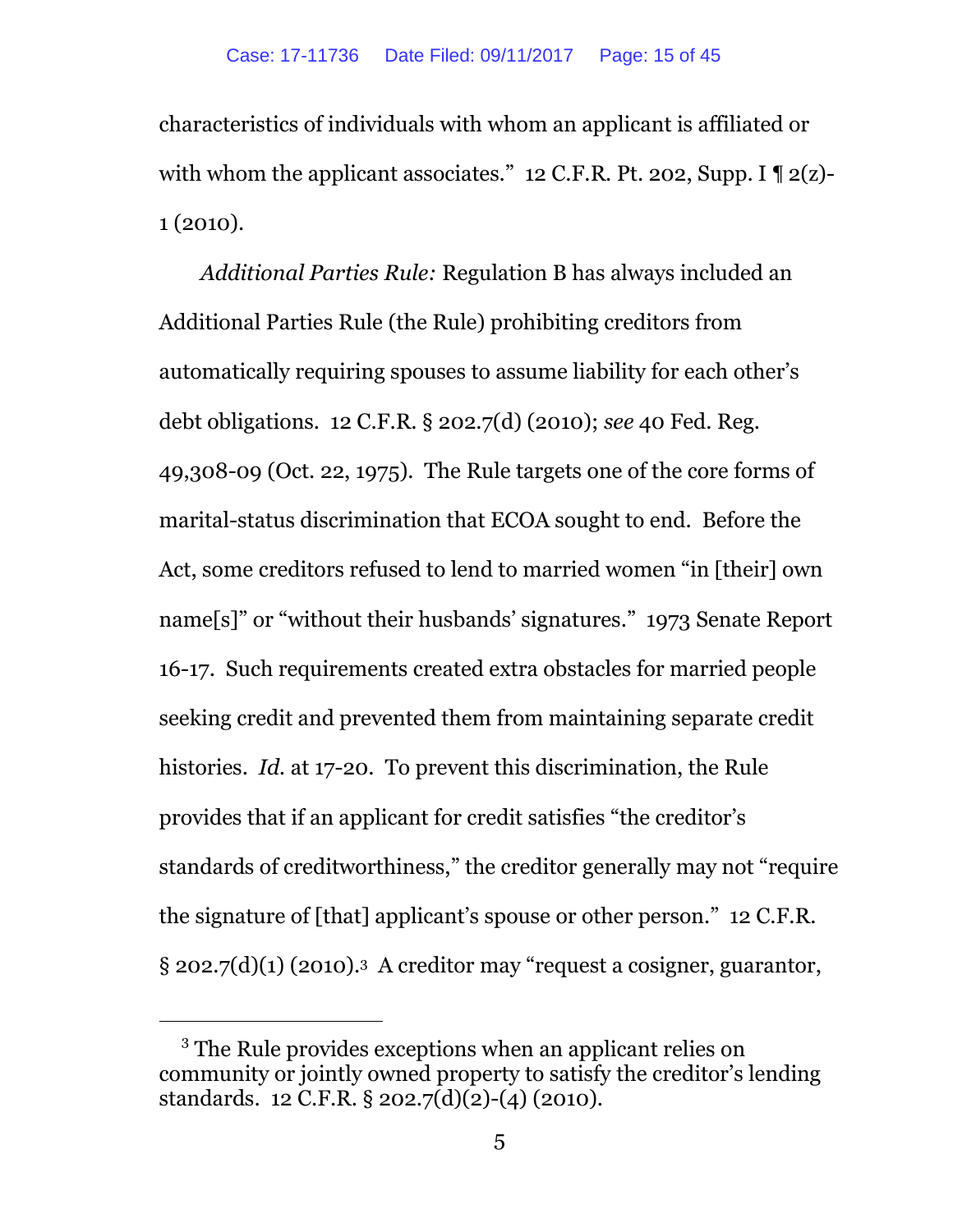endorser, or similar party" if needed to satisfy its creditworthiness standards, but it may not "require that the [primary borrower's] spouse be the additional party."  $12$  C.F.R. § 202.7(d)(5) (2010). Similarly, in the common situation where a creditor (permissibly) requires the personal guarantee of the officers or owners of a small business, the creditor "may not automatically require that the spouse of married officers also sign the guarantee." 12 C.F.R. Pt. 202, Supp. I  $\P$  7(d)(6)-2 (2010).

Although the Board had consistently defined what constitutes discrimination in violation of the Rule, it had not always specified precisely who is discriminated against when the Rule is violated—the person who is required to obtain a spouse's guarantee or signature, the spouse who is required to guarantee the loan or sign the application, or both. In 1985, however, the Board made clear that "applicant" those against whom creditors may not discriminate—included, "[f]or purposes of" the Rule, "guarantors, sureties, endorsers and similar parties." 50 Fed. Reg. 48,018, 48,020, 48,027 (Nov. 20 1985). The Board explained that the amended definition "impose[d] no new requirements on creditors." *Id.* at 48,018. Rather, the effect of the change was to clarify that violations of the Rule constitute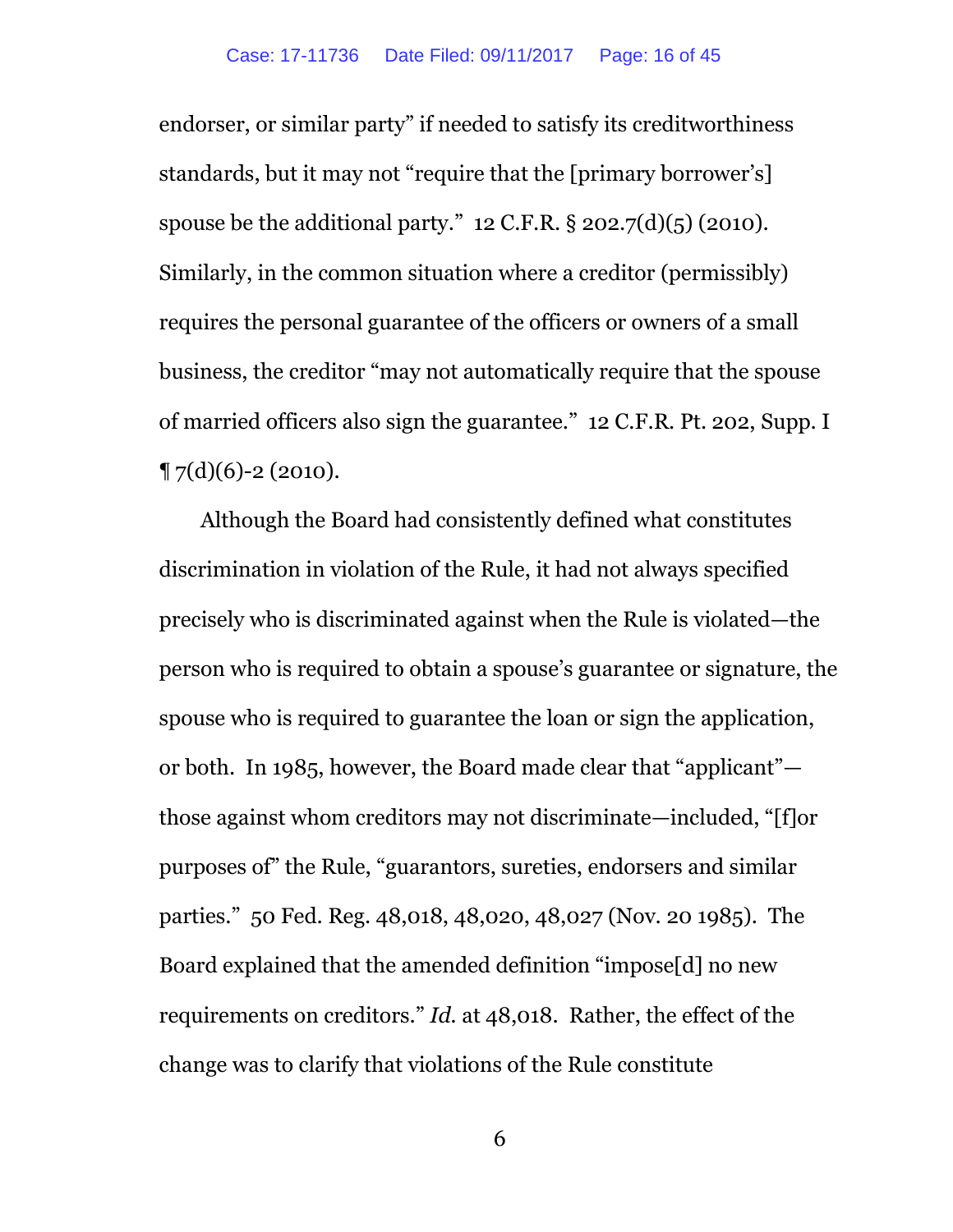discrimination not only against the primary borrower, but also against the additional party, including a guarantor spouse.

#### **B. Facts**

In 2005, Legal Outsource, a company wholly owned by Charles Phoenix, obtained a revolving line of credit from Regions Bank. (Doc. 137, ¶¶ 8, 96.a) In 2011, Periwinkle Partners, which was indirectly owned by Charles's wife, Lisa Phoenix, executed a loan agreement with Regions Bank, which Lisa guaranteed. (Doc. 137, ¶¶ 17, 82.b). According to the Phoenixes, Regions Bank required Charles and Legal Outsource to guarantee the Periwinkle Loan solely because Charles was married to Lisa. (Doc. 137, ¶¶ 88, 102, 116).

In 2014, Legal Outsource defaulted on its loan and neither Legal Outsource nor Charles paid off the debt. (Doc. 137, ¶ 22). Regions Bank informed Periwinkle that pursuant to the terms of the Periwinkle Loan, because Legal Outsource and Charles were guarantors of the Periwinkle Loan, the default on the Legal Outsource Loan constituted an event of default on the Periwinkle Loan. (Doc. 137, ¶ 32.g.i).

#### **C. Proceedings Below**

Regions Bank sued Periwinkle, Legal Outsource, Lisa, and Charles seeking the amount of the Periwinkle Loan and foreclosure on the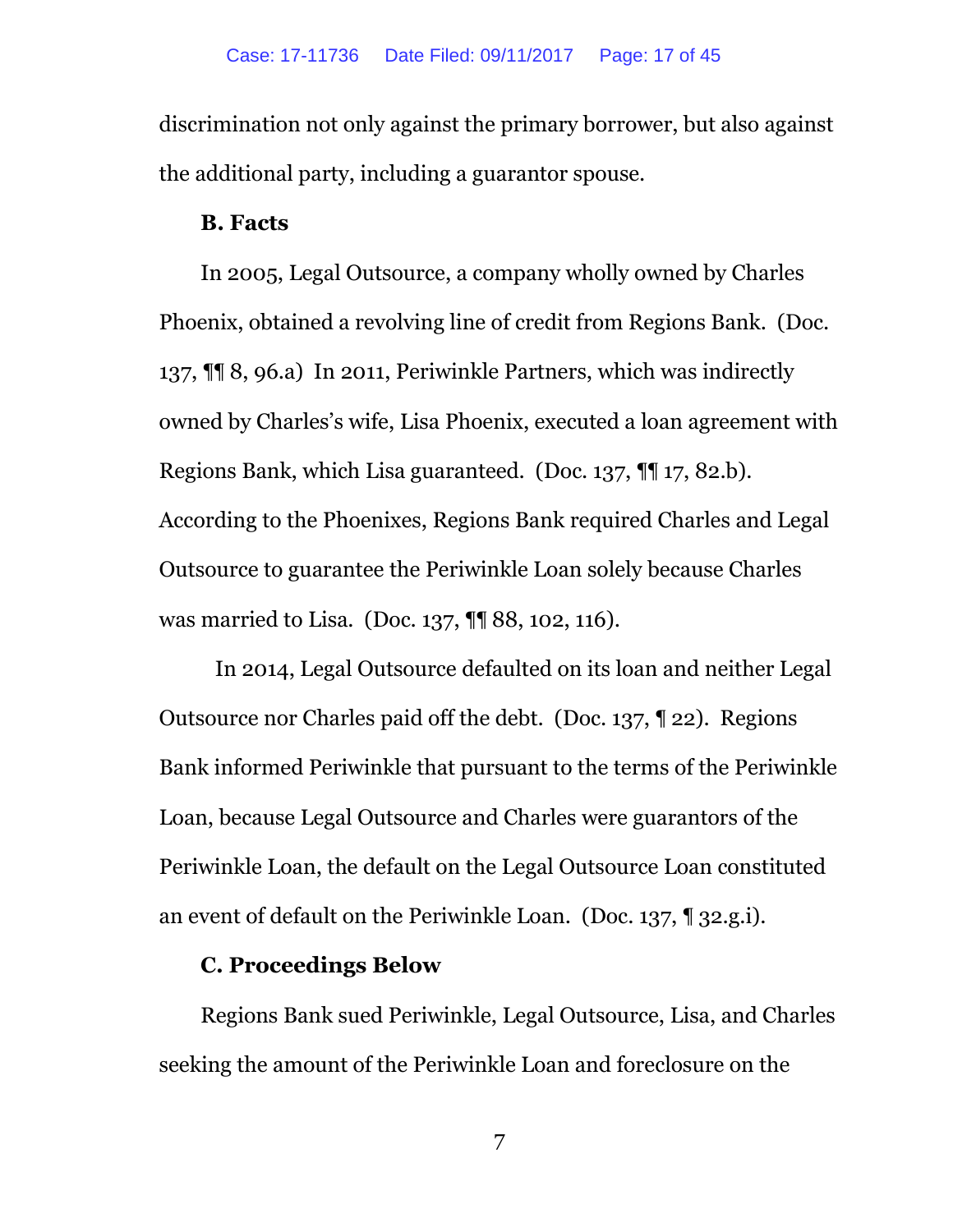property securing it. (Doc. 1). The defendants counterclaimed alleging that Regions Bank violated ECOA and the Additional Parties Rule. (Doc. 137 at 47-59, Counterclaims 9-12.) The district court rejected the ECOA counterclaims brought by Legal Outsource, Charles, and Lisa as guarantors of the Periwinkle Loan. Relying on *Hawkins v. Community Bank of Raymore*, 761 F.3d 937 (8th Cir. 2015), *aff'd by an equally divided court*, 136 S. Ct. 1072 (2016), the district court concluded that a guarantor is not an "applicant" entitled to raise ECOA discrimination claims. (Doc. 278 at 9-12).

Although Periwinkle was indisputably the applicant on the Periwinkle Loan, the district court granted summary judgment against Periwinkle based on a rationale not raised by Regions Bank. The court concluded that Periwinkle "cannot avail itself of the protections of [ECOA] because," as a company, "it cannot have a marital status." (Doc. 376 at 7-8.)

#### **SUMMARY OF ARGUMENT**

<span id="page-17-0"></span>I. ECOA protects all credit applicants, both natural persons and entities, from discrimination on the basis of marital status. The district court's conclusion that a company cannot state a claim for marital-status discrimination is therefore incorrect.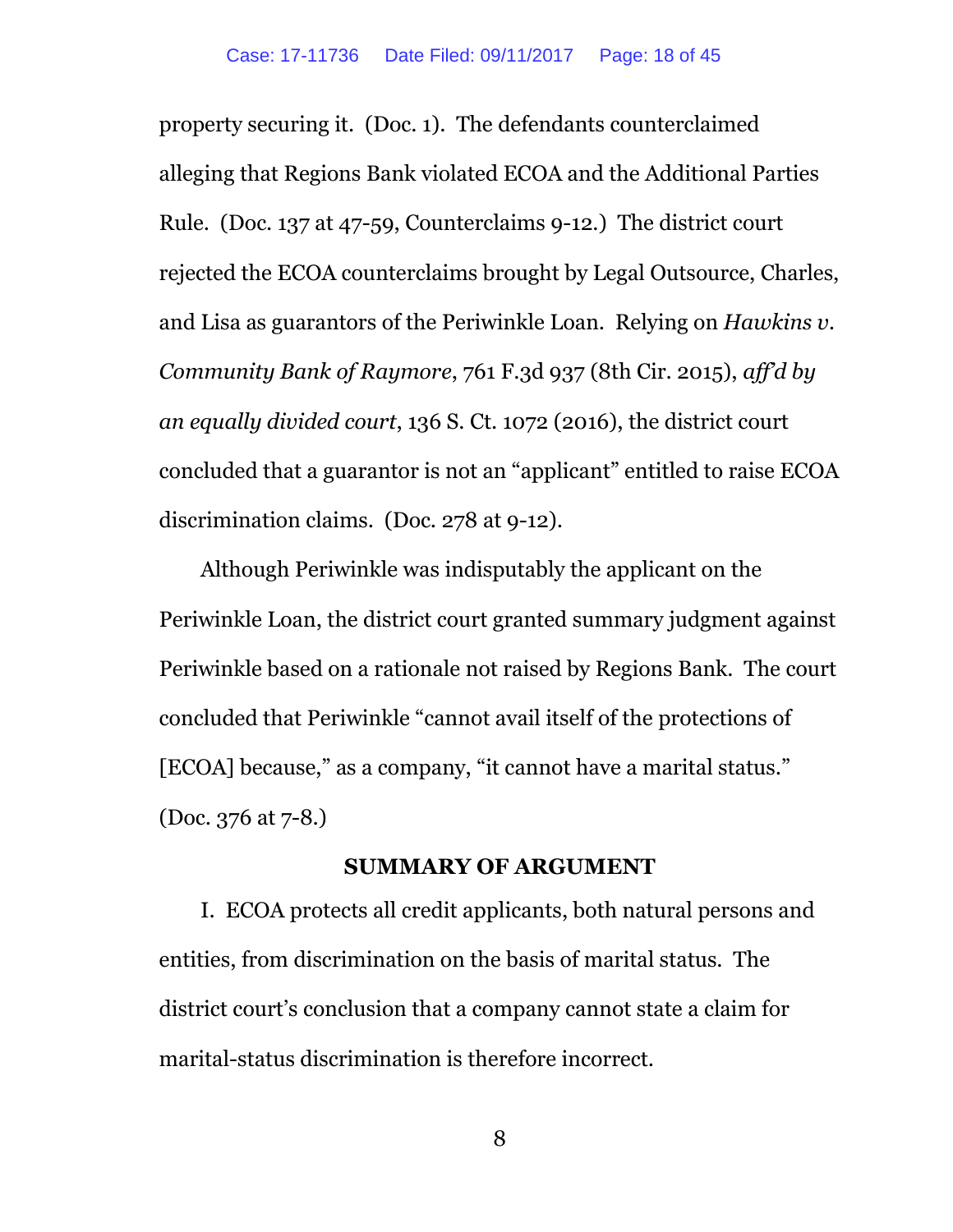A. ECOA defines an "applicant" as "any person" who applies for credit, including "a corporation, . . . partnership, cooperative, or association." 15 U.S.C. §§ 1691a(b), (f). A company may therefore bring suit if it is discriminated against "on the basis of" the marital status of its owner. Nothing in the statute requires the company itself to have a marital status to state an ECOA claim. Rather, as Regulation B expressly recognizes, the Act also prohibits discrimination based on the characteristics of "officers of an applicant in the case of a corporation" and "of individuals with whom an applicant is affiliated or with whom the applicant associates." 12 C.F.R. Pt. 202, Supp. I, ¶  $2(2) - 1(2010)$ .

B. This interpretation furthers the Act's purposes and is consistent with the long-held understanding of the Act. Congress intended ECOA to protect those seeking business credit, 1976 Senate Report at 11, and entrepreneurs do not forfeit the protections of the Act by taking advantage of a corporate form. Courts, regulators, and the lending industry have thus long recognized that company applicants are proper plaintiffs in discrimination suits under ECOA.

C. Protecting companies' ECOA rights is consistent with how this and other courts understand other anti-discrimination statutes.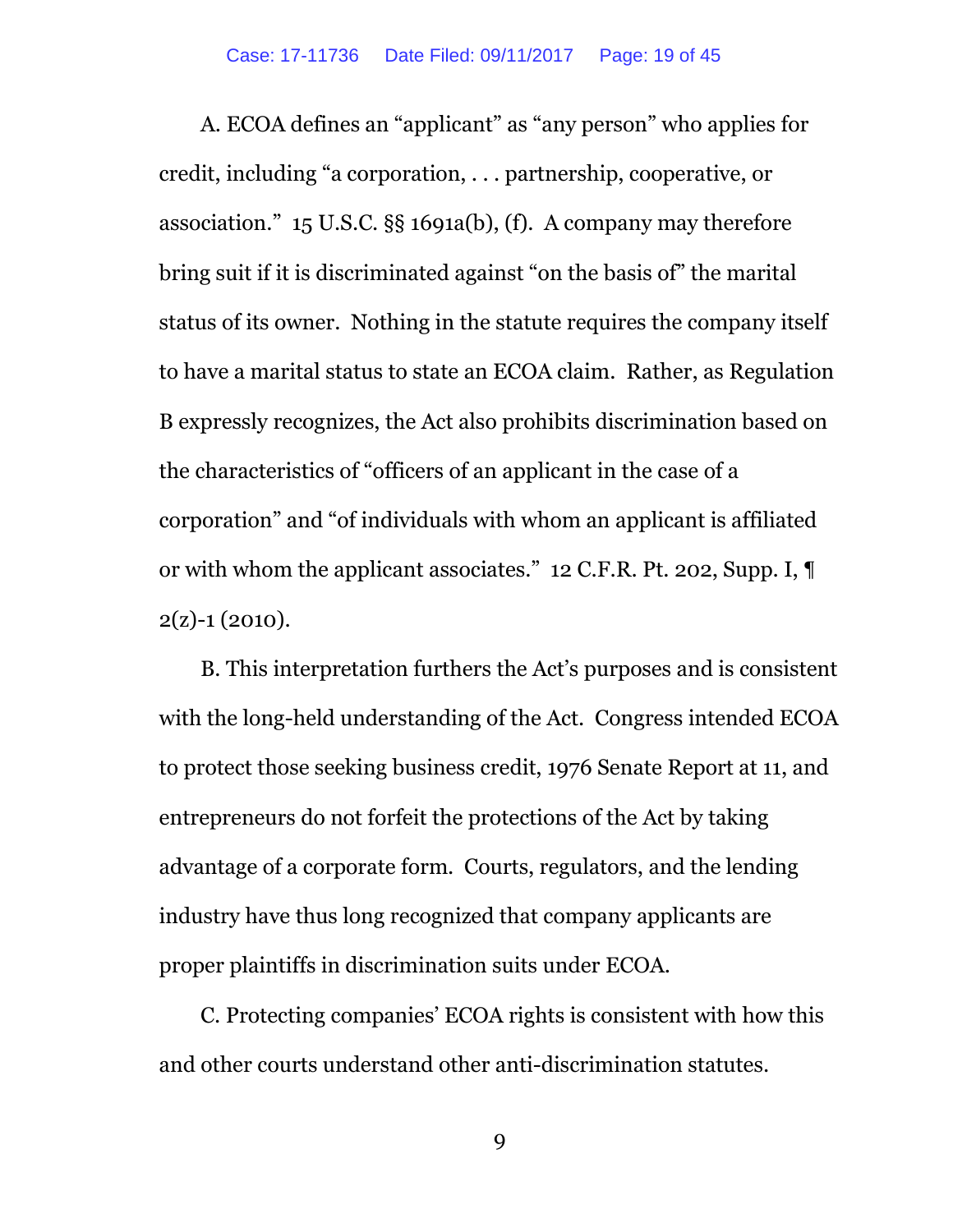Section 1981 and the Fair Housing Act, for example, both have broad coverage that allows plaintiffs to state discrimination claims on the basis of characteristics that they themselves do not have.

II. Since 1985, Regulation B has authoritatively interpreted the term "applicant" in ECOA to include guarantors for purposes of the Additional Parties Rule. This longstanding interpretation of the ambiguous definition of "applicant" is reasonable and entitled to deference under *Chevron, U.S.A., Inc. v. NRDC, Inc.*, 467 U.S. 837, 842-43 (1984).

A. ECOA defines "applicant" as a person who "applies" for credit. 15 U.S.C. § 1691a(b). In ordinary usage, to "apply" for something is to make a request for it. Guarantors are thus reasonably regarded as "applicants" because they request the extension of credit to the primary borrower. And even if the term "applicants" included only those who request a benefit for themselves, it would still reasonably be read to include guarantors.

B. Regulation B's definition of "applicant" furthers ECOA's purposes. When a creditor requires an individual to guarantee her spouse's loan solely because of the couple's marital status, the creditor discriminates against both the primary borrower and the guarantor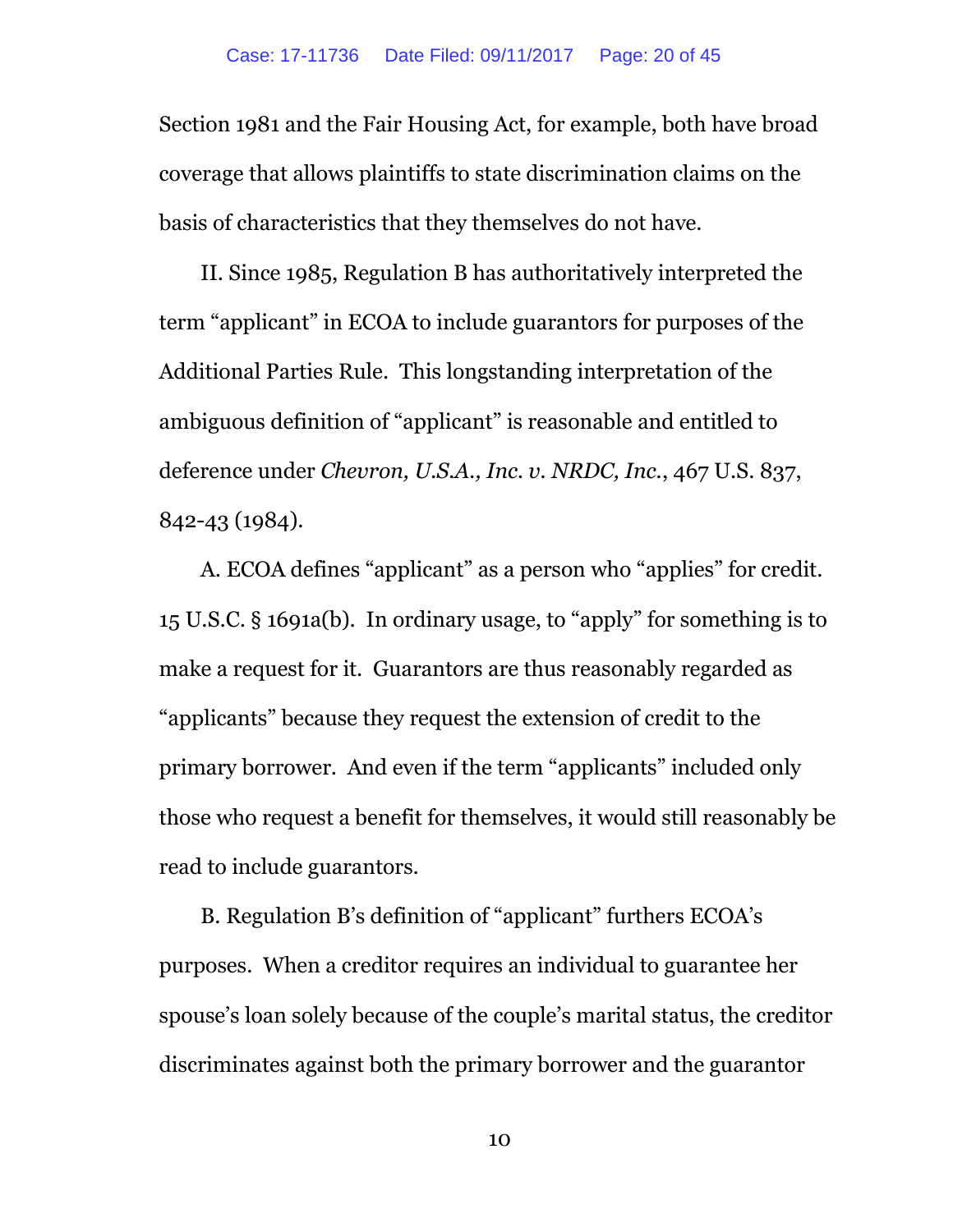spouse. The spouse is required to assume an unwanted liability and loses the ability to maintain an independent credit history. That is precisely the sort of discriminatory harm that ECOA sought to end. The same is true when a creditor improperly requires the owner of a small business borrower to provide not only a personal guarantee, but also a guarantee from her spouse.

C. Regulation B's definition of "applicant" is consistent with other regulatory schemes. As various banking regulations demonstrate, it is common for a guarantor to be viewed as requesting or receiving credit.

#### **ARGUMENT**

#### <span id="page-20-1"></span><span id="page-20-0"></span>**I. ECOA Protects Business Entities from Discrimination on the Basis of Their Owners' Marital Status**

The district court held that "Periwinkle Partners cannot avail itself of the protections of [ECOA] because it is a company, not an individual, and it cannot have a marital status." Doc. 376 at 7. That holding is incorrect. Periwinkle is an "applicant" for credit, and ECOA protects "any applicant" from discrimination "on the basis of . . . marital status." 15 U.S.C. § 1691(a). ECOA's text, Regulation B, and judicial precedent confirm that an entity like Periwinkle can bring a claim when it suffers discrimination from a creditor impermissibly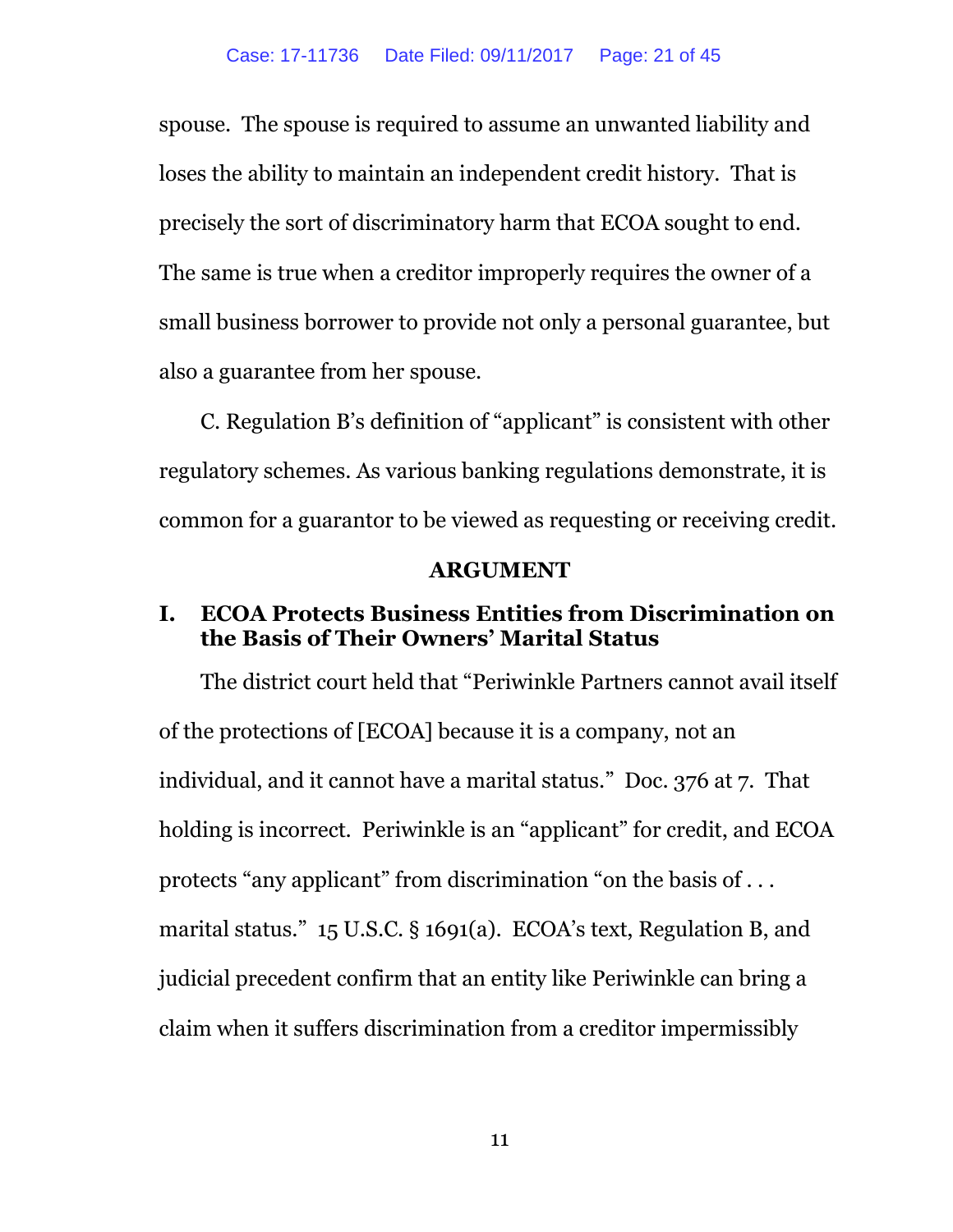taking its owner's marital status into account in making credit decisions. This Court should reverse.

### <span id="page-21-0"></span>**A. The Plain Text of ECOA and Regulation B Protects Companies from Discrimination**

Under ECOA, an "applicant" encompasses "any person who applies to a creditor directly for an . . . extension of credit." 15 U.S.C. § 1691a(b). A "person," in turn, includes "a corporation, . . . partnership, cooperative, or association." *Id.* § 1691a(f). Thus, by its plain terms, ECOA protects business applicants from unlawful discrimination.

The district court's decision cannot be reconciled with Congress's decision to include companies as "applicants" protected under ECOA. While prohibited bases for credit discrimination — race, color, religion, national origin, marital status, sex, and age — are typically associated with natural persons, Congress made a conscious decision, reflected in the statutory text, not to limit "applicants" to natural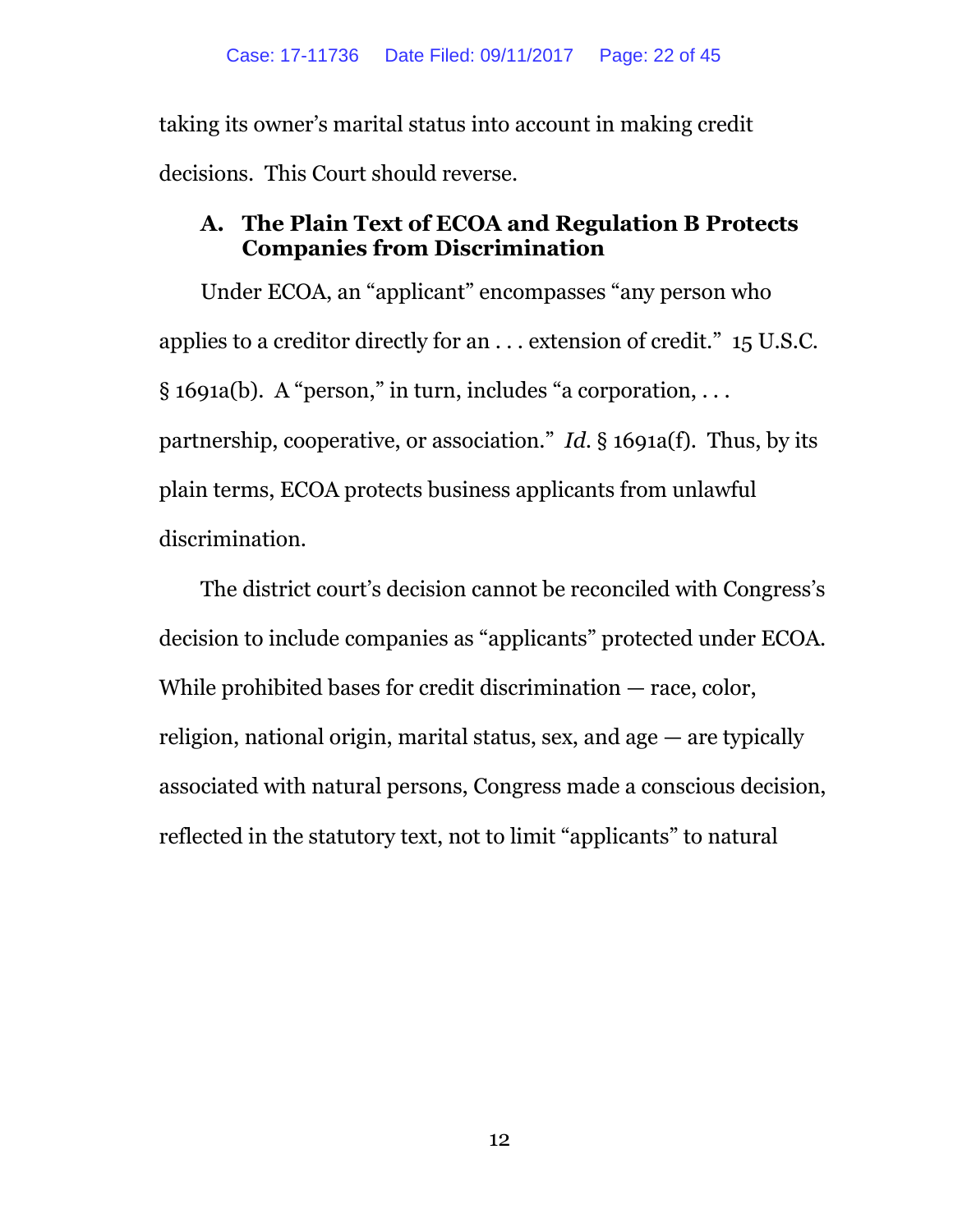persons.<sup>4</sup> *See* 1976 Senate Report at 10; 1973 Senate Report at 27. The district court's rationale for rejecting Periwinkle's ECOA claim effectively ignores how Congress defined that term.

The district court's conclusion can only have resulted from a misreading of what it means for an applicant to have been "discriminate [d] against . . . on the basis of . . . marital status."  $15$ U.S.C. § 1691(a)(1). The district court appears to have interpreted that phrase to mean that the discrimination must be on the basis of *the applicant's* marital status rather than simply "on the basis . . . of marital status." But the italicized phrase does not appear in the statute, and there is no justification for reading that limitation into the

<sup>4</sup> Although ECOA currently offers applicants various protections beyond the prohibition on credit discrimination, when Congress first enacted ECOA, its sole substantive provision was the prohibition on credit discrimination. *See* Pub. L. No. 93-495, §§ 503, 701(a), 88 Stat. 1500, 1521 (1974). The original act, nonetheless, regarded companies as applicants, *id.* §§ 702(b), (f), confirming that Congress intended to authorize companies to state a claim for sex or marital-status discrimination under ECOA.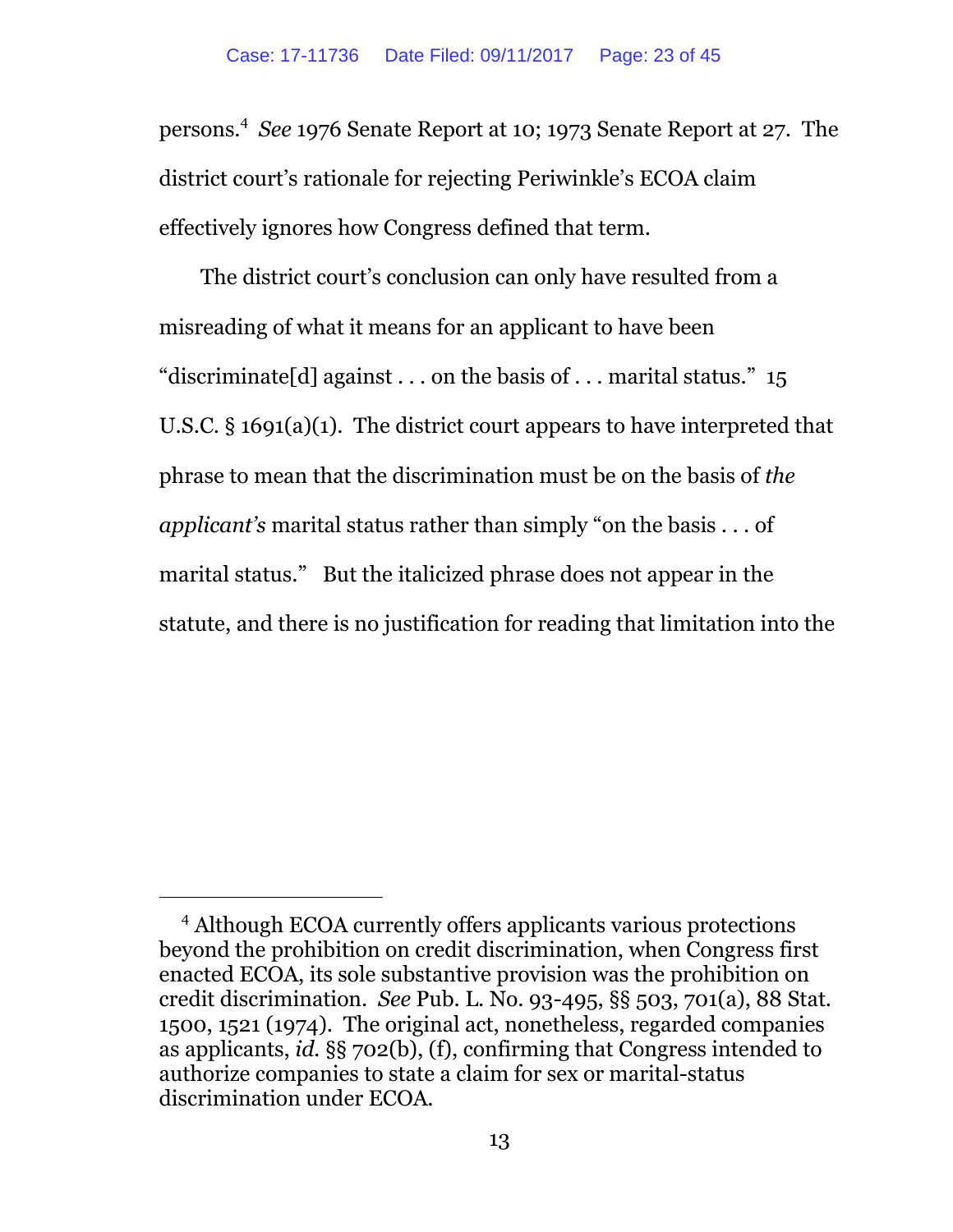statutory text.<sup>5</sup> *See Cherry v. Amoco Oil Co.*, 481 F. Supp. 727, 731 (N.D. Ga. 1979) ("Under § 1691(a)(1), it is unlawful for a creditor to discriminate against 'any' applicant 'on the basis of race'. The statutory language does not say on the basis of 'that applicant's' race or 'his or her' race."); *cf. Hudson Valley Freedom Theater, Inc. v. Heimbach*, 671 F.2d 702, 705 (2d Cir. 1982) (Friendly, J.) ("[The statute] says that 'No person in the United States shall, on the ground of race, color, or national origin, be excluded' . . . . The statute does not say 'No person in the United States shall, on the ground of his race, color, or national origin' etc., and we perceive no reason to read it as if it did.").

Any lingering doubt is resolved by Regulation B and its interpretive supplement, which were adopted through notice-andcomment rulemaking and are entitled to substantial deference. *Treadway v. Gateway Chevrolet Oldsmobile Inc.*, 362 F.3d 971, 975

 $5$  By contrast, a discrimination claim under 15 U.S.C. § 1691(a)(2) requires an allegation that the creditor discriminated against the applicant "because all or part of the *applicant's* income derives from any public assistance program" (emphasis added). Congress's decision not to include a similar qualifier in § 1691(a)(1) further indicates that Congress did not intend  $\S$  1691(a)(1) to be qualified in that manner. *See Dep't of Homeland Sec. v. MacLean*, 135 S. Ct. 913, 919 (2015) ("Congress generally acts intentionally when it uses particular language in one section of a statute but omits it in another.").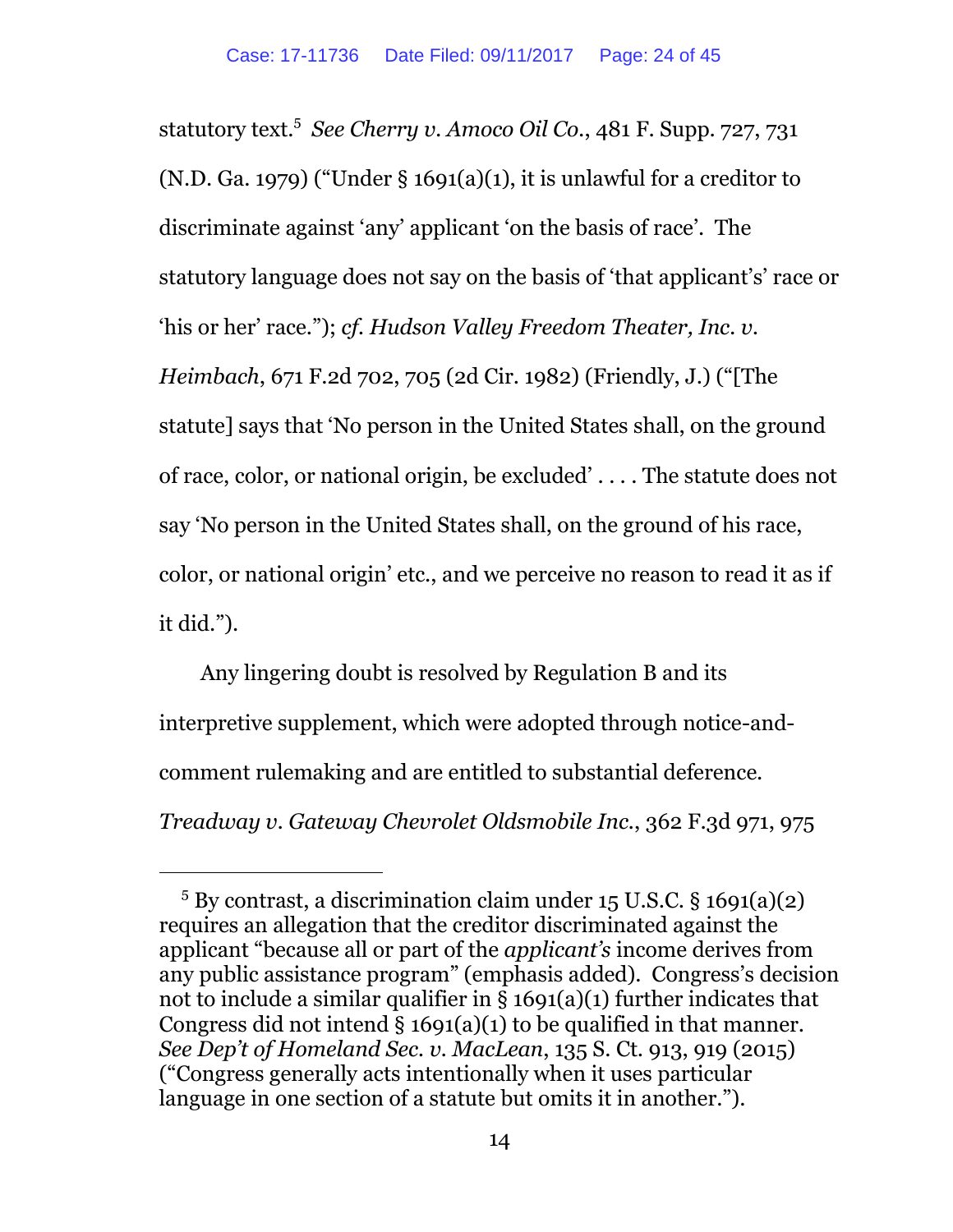n.3 (7th Cir. 2004) (citing *Chevron*, 467 U.S. at 844). Under Regulation B, a "prohibited basis" for discrimination "is not limited to characteristics of the applicant," but "refers also to the characteristics of individuals with whom an applicant deals." 42 Fed. Reg. at 1253 n.3. Thus, ECOA prohibits discrimination based on the characteristics of "officers of an applicant in the case of a corporation" and "of individuals with whom an applicant is affiliated or with whom the applicant associates." 12 C.F.R. Pt. 202, Supp. I, ¶ 2(z)-1 (2010). Because the owner of a company is an officer, affiliate, or associate of the company, the applicant company may bring a claim if it suffers discrimination on the basis of its owner's marital status.

#### <span id="page-24-0"></span>**B. Allowing Companies to Avail Themselves of ECOA Rights Furthers the Act's Purposes and Is Consistent with the Long-Held Understanding of the Act**

The district court's attempt to distinguish between business entities and natural persons would fundamentally undermine ECOA's purposes. Unlike certain other federal consumer financial laws, whose protections are focused on natural persons who enter into transactions for personal, family, or household purposes (*see*, *e.g.*, 15 U.S.C. §§ 1602(i), 1693a(2)), Congress deliberately extended ECOA's nondiscrimination protections to include non-natural-person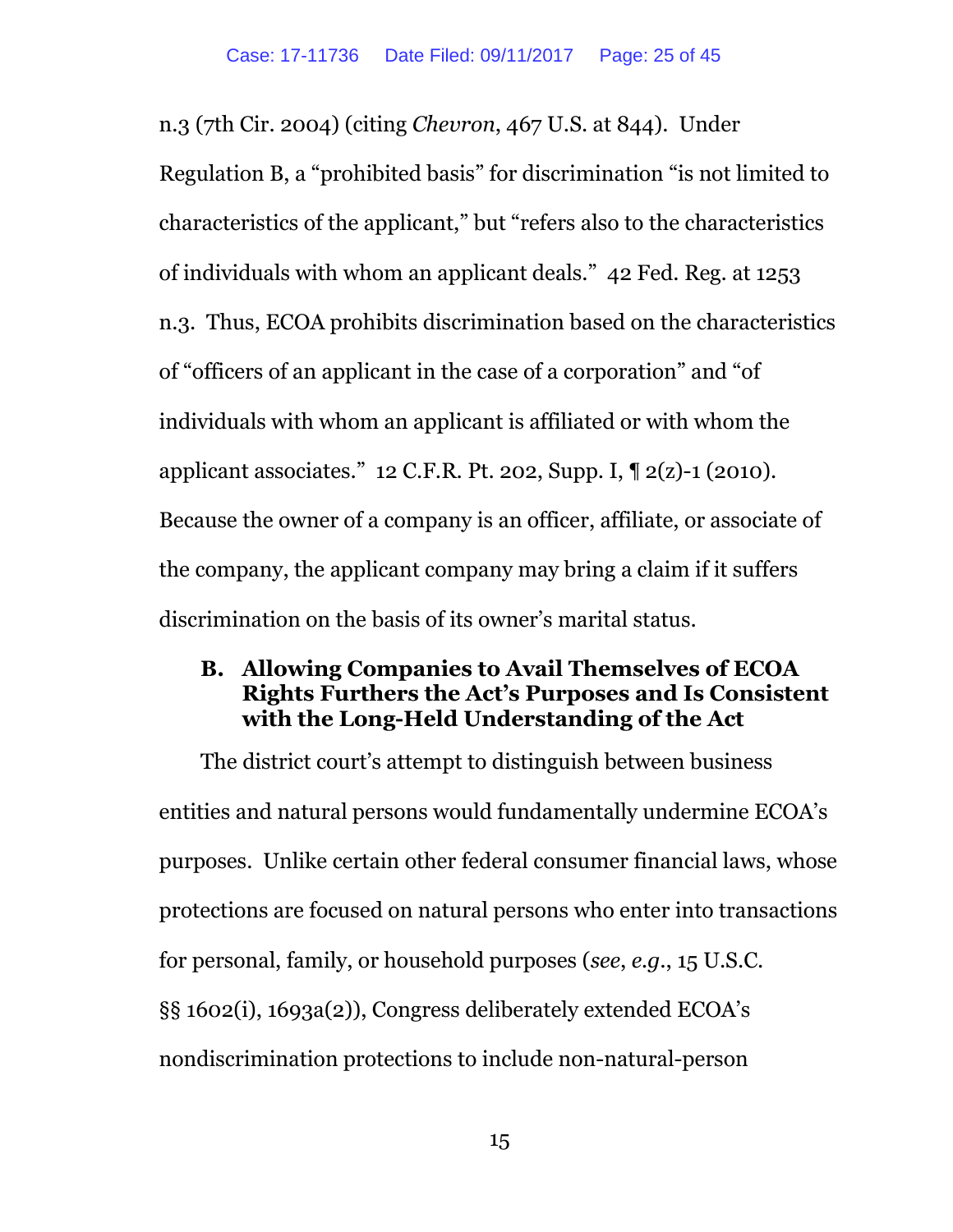applicants and business credit transactions. 1976 Report at 10-11. Congress understood that "the antidiscrimination protections of the Act" were needed to protect "minorities, women and others who encounter problems of discrimination in obtaining credit to establish businesses or conduct normal business operations." *Id.* at 11.

Under the district court's reading, however, ECOA would fail to apply to applications for credit where a business entity is the sole applicant. Thus, the district court would require entrepreneurs to choose between the protections of ECOA and the benefits of operating as corporations (or other business forms). *Cf. Burwell v. Hobby Lobby Stores, Inc.*, 134 S. Ct. 2751, 2767 (2014) ("HHS would put these merchants to a difficult choice: either give up the right to seek judicial protection of their religious liberty [under the Religious Freedom Restoration Act] or forgo the benefits, available to their competitors, of operating as corporations."). But there is no reason to believe that Congress intended to put entrepreneurs to that choice simply to avoid what Congress believed to be "irrational discrimination." 1976 Senate Report at 3.

It is unsurprising, then, that ECOA has long been understood to forbid lenders from considering certain characteristics not only of the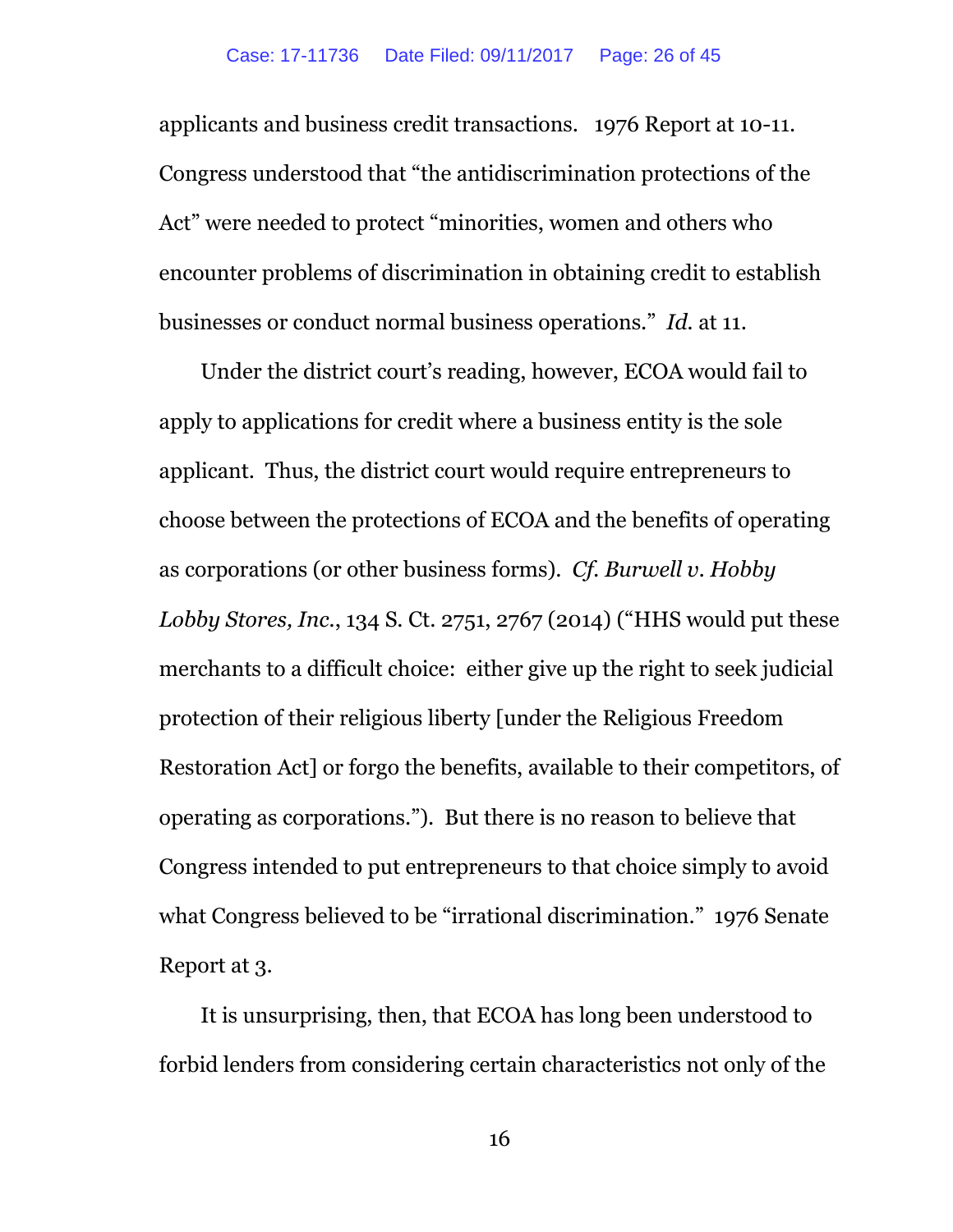applicant but also of any "individuals with whom an applicant deals." 42 Fed. Reg. at 1253 n.3; *Cherry*, 481 F. Supp. at 732 (holding that a white applicant residing in a primarily black neighborhood could bring an ECOA claim against a creditor for discriminating against applicants from her zip code). Business entities have brought ECOA claims against creditors for discriminating against them on the basis of their owners' characteristics. *See, e.g.*, *Diamond Ventures, LLC v. Baruah*, 699 F. Supp. 2d 57 (D.D.C. 2010) (minority-owned company); *JAT, Inc. v. Nat'l City Bank of Midwest*, 460 F. Supp. 2d 812 (E.D. Mich. 2006) (African-American-owned businesses and predominantly African-American churches). And regulators have long recognized that ECOA protects companies from credit discrimination based on the protected characteristics of individuals who are associated with them.<sup>6</sup> Indeed, the lending industry itself has recognized that ECOA's

<sup>6</sup> *See*, *e.g.*, Policy Statement on Discrimination in Lending, 59 Fed. Reg. 18,266, 18,268 (Apr. 15, 1994) (interagency statement explaining that a lender may not discriminate on the basis of the characteristics of "[a] person associated with a credit applicant (for example, a coapplicant, spouse, business partner, or live-in aide)"); OCC Fair Lending Handbook (Jan. 2010) at 53, 54, online at [https://www.occ.treas.gov/publications/publications-by](https://www.occ.treas.gov/publications/publications-by-type/comptrollers-handbook/Fair%20Lending%20Handbook.pdf)[type/comptrollers-handbook/Fair%20Lending%20Handbook.pdf](https://www.occ.treas.gov/publications/publications-by-type/comptrollers-handbook/Fair%20Lending%20Handbook.pdf) (instructing examiners to investigate denied credit applications from businesses "located in minority and/or integrated geographics" or that "appear to be owned by women or minority group members").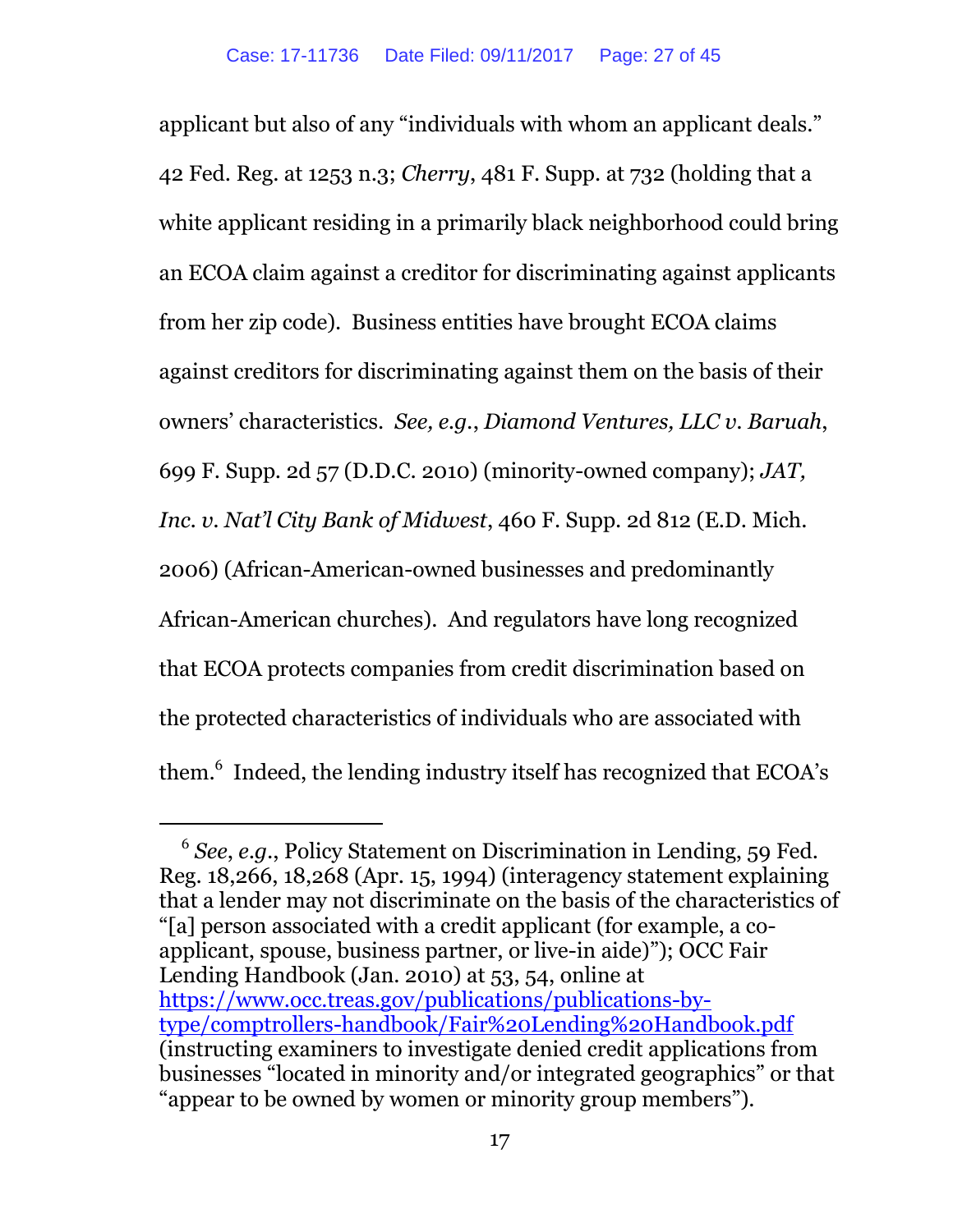protections extend to enterprises that seek credit. *See* Amicus Brief of Am. Bankers Ass'n, *Hawkins v. Cmty. Bank of Raymore*, No. 14-520 (July 30, 2015), at 30 ("In the case where a women-owned business attempts to receive a loan, but the lender refuses to provide the loan based on the fact that women own the borrower, the ECOA would provide the business itself with a cause of action for discriminatory lending."). The district court's *sua sponte* conclusion that a company cannot state an ECOA claim because it lacks a marital status runs contrary to the longstanding and uniform understanding of ECOA's reach.

### <span id="page-27-0"></span>**C. Protecting Companies' ECOA Rights is Consistent with How This and Other Courts Understand Other Anti-Discrimination Statutes**

ECOA's broad proscription on the use of protected characteristics in credit decisions is not an outlier. Rather, it is consistent with the scope of other federal antidiscrimination statutes.

For example, this Court recognized that "Section 1981's protections [against discrimination] extend to companies." *Webster v. Fulton Cty., Ga.*, 283 F.3d 1254, 1256 n.3 (11th Cir. 2002). In doing so, this Court approvingly cited *Gersman v. Group Health Ass'n, Inc.*, 931 F.2d 1565 (D.C. Cir. 1991), *vacated on other grounds*, 502 U.S.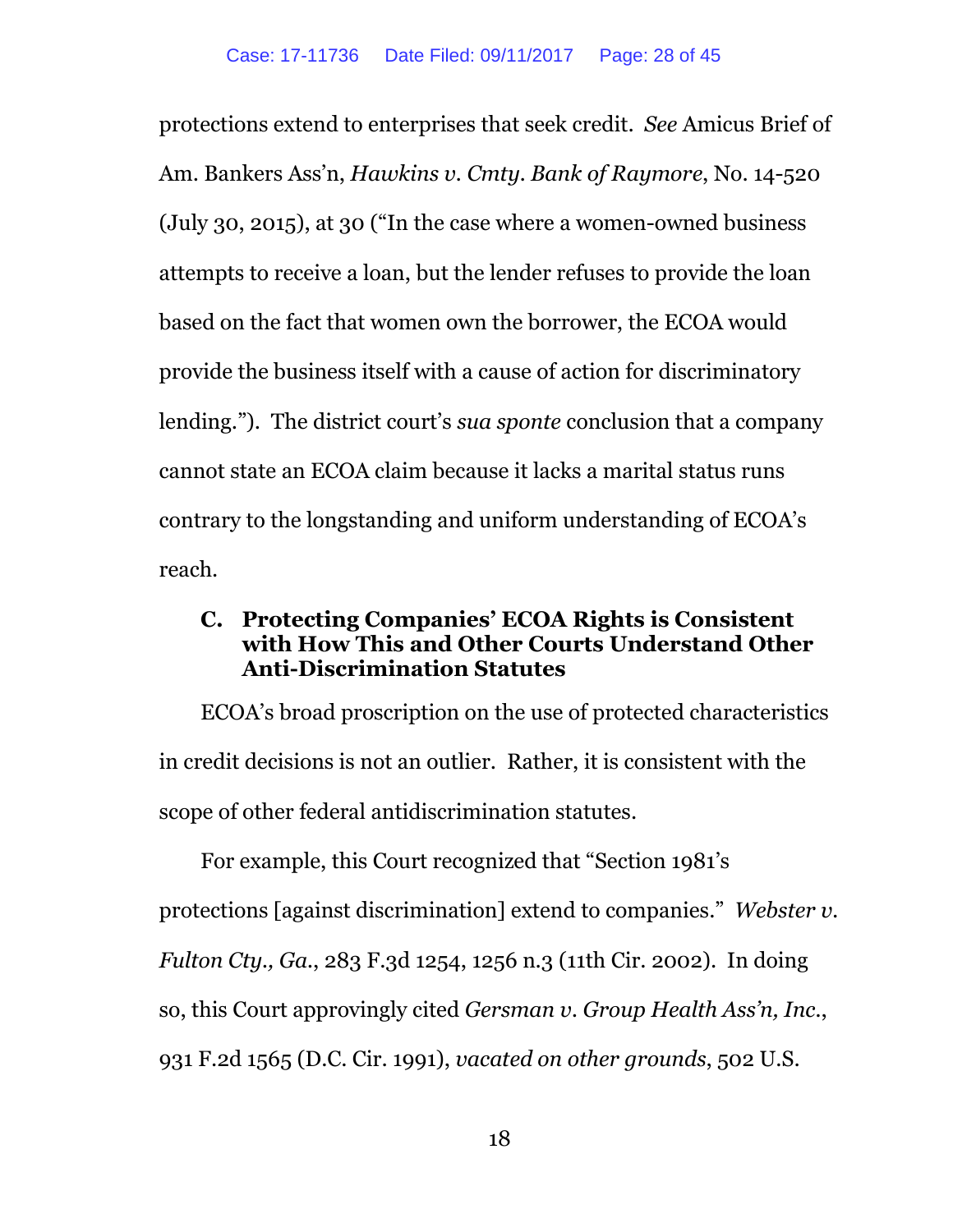1068 (1992), *reinstated* 975 F.2d 886 (D.C. Cir. 1992), which explains why this is the case.

In *Gersman*, a healthcare company and its owner sued a software company that had broken a contractual relationship with the healthcare company, allegedly because the healthcare company's owner was Jewish. 931 F.2d at 1567. The court held that the owner of the company could not sue under section 1981 since that statute protects the right to make and enforce contracts and the owner was not a party to the contract. But with respect to the healthcare company, the court concluded that "a party may suffer a legally cognizable injury from discrimination even where that party is not a member of a protected minority group." *Id.* at 1567, 1569. "To hold otherwise," the court stated, "would render a whole range of discrimination claims unlitigable" because the non-contract-party owners cannot bring suit and only the company can sue based on the discrimination. *Id.*; *see also Domino's Pizza, Inc. v. McDonald*, 546 U.S. 470, 473 n.1 (2006) ("We note . . . that the Courts of Appeals to have considered the issue have concluded that corporations may raise § 1981 claims.").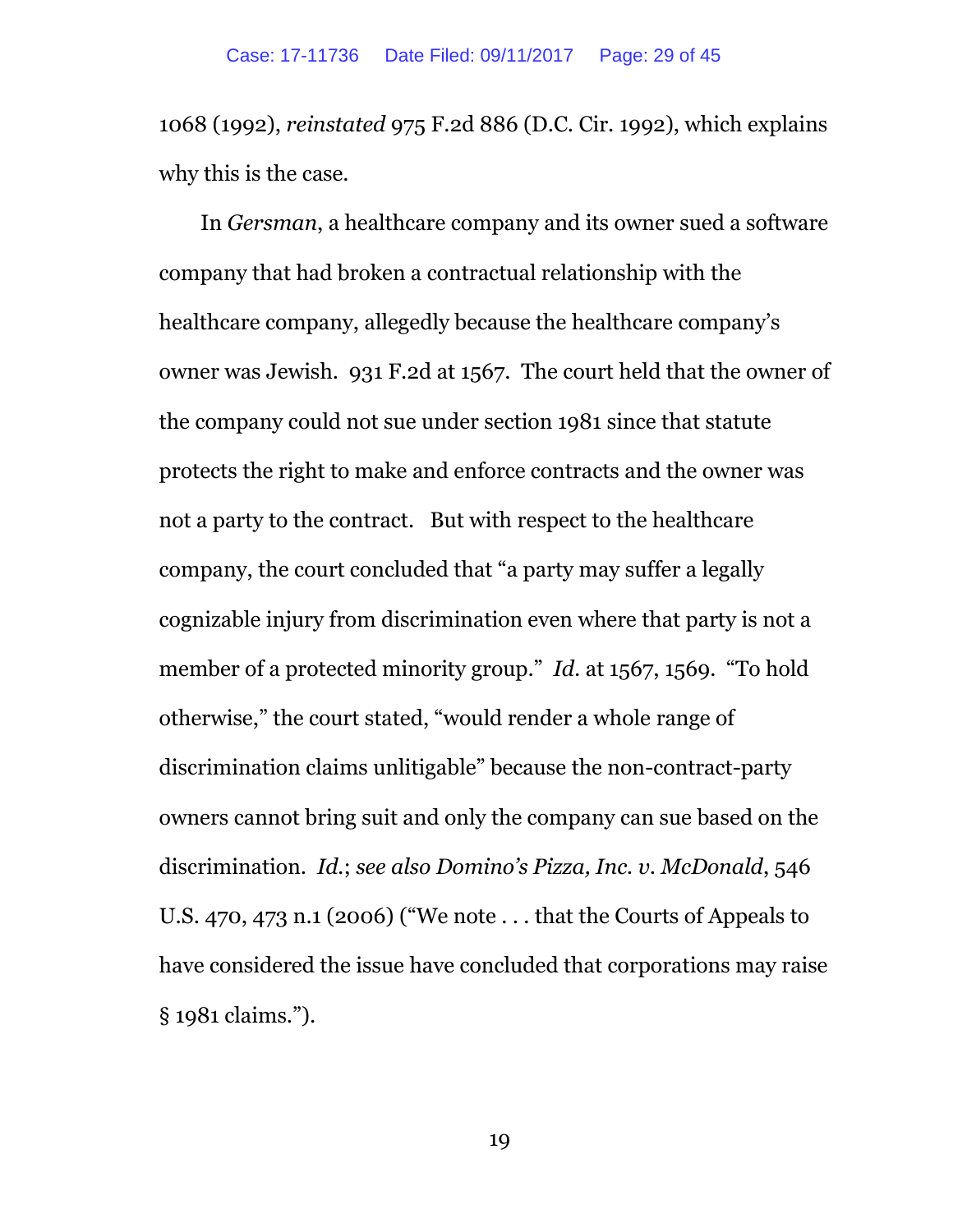Likewise, the Fair Housing Act (FHA), which provides a cause of action for any "aggrieved person," 42 U.S.C. § 3613(a), allows a wide group of plaintiffs to assert the protections of the Act. $^7$  The Supreme Court has allowed FHA suits by: a city alleging economic injuries from housing discrimination, *Bank of America Corp. v. City of Miami, Fla.*, 137 S. Ct. 1296, 1304 (2017); white tenants claiming that their landlord deprived them of "important benefits from interracial associations" by discriminating against minority prospective tenants, *Trafficante v. Metropolitan Life Ins. Co.*, 409 U.S. 205, 210 (1972); a village alleging that racial-steering had undermined its racial balance and cost it tax revenue, *Gladstone Realtors v. Village Of Bellwood*, 441 U.S. 91, 110- 11 (1979); and a nonprofit organization that spent money combatting housing discrimination, *Havens Realty v. Coleman*, 455 U.S. 363, 379 (1982).

Like these other statutes, ECOA allows plaintiffs to state a discrimination claim on the basis of characteristics that they

<sup>7</sup> The FHA defines "person" broadly to include "one or more individuals, corporations, partnerships, associations, labor organizations, legal representatives, mutual companies, joint-stock companies, trusts, unincorporated organizations, trustees, trustees in cases under title 11 [of the United States Code], receivers, and fiduciaries." 42 U.S.C. § 3602(d).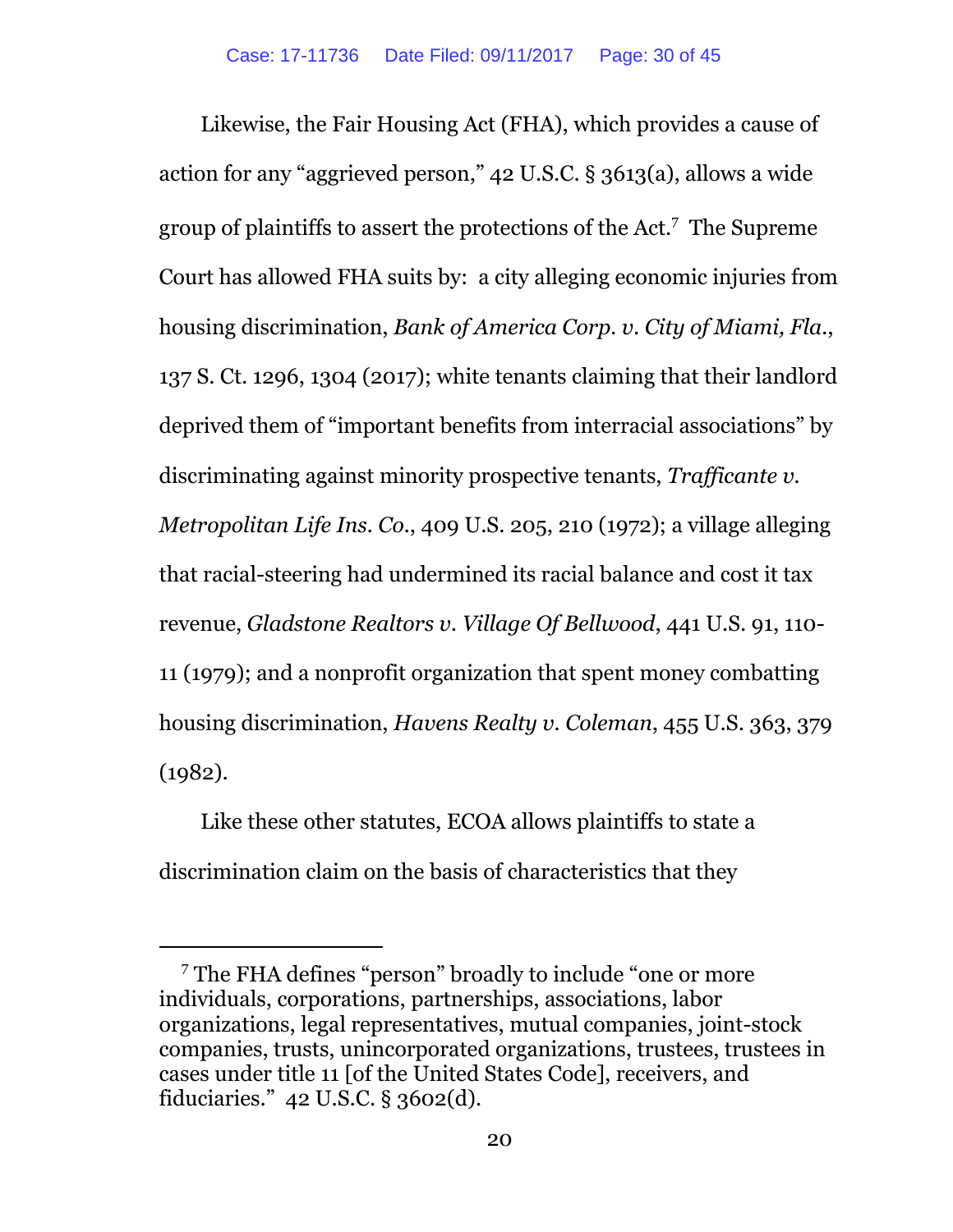themselves do not have. In the case of ECOA, an "applicant" that brings a claim may recover if a creditor makes a credit decision "on the basis of [the] marital status" of others who are associated with the applicant. 15 U.S.C.  $\S$  1691(a)(1). As applied here, this means that Periwinkle may pursue its ECOA claim by alleging that Regions Bank impermissibly treated Periwinkle differently by requesting an additional guarantor, strictly on the basis of the marital status of its owner. The district court's conclusion to the contrary should be reversed.

### <span id="page-30-0"></span>**II. Regulation B Reasonably Interprets ECOA to Protect Guarantors from Discrimination**

For over 30 years, the federal agency charged with implementing ECOA has interpreted the term "applicant" to include guarantors and similar parties for purposes of the Additional Parties Rule. This reasonable interpretation of an ambiguous phrase is entitled to deference under *Chevron*. *See Household Credit Servs., Inc. v. Pfennig*, 541 U.S. 232, 235 (2004) (examining parallel "expansive authority" to write rules under the Truth in Lending Act).

The district court wrongly held that "the text of the ECOA is unambiguous regarding whether a guarantor constitutes an applicant."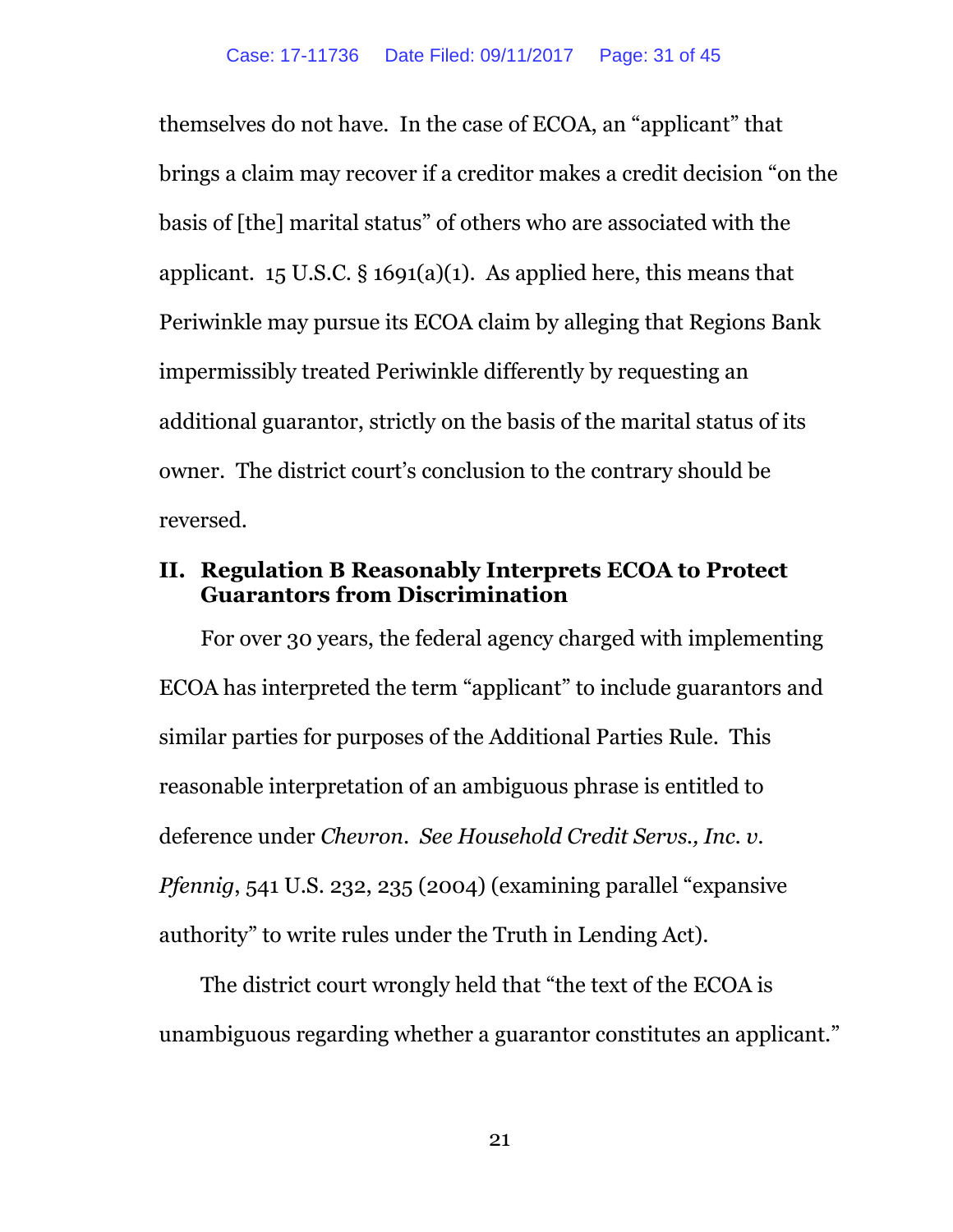Doc. 278 at 10 (citing *Hawkins*, 761 F.3d 937).8 As the Sixth Circuit has recognized, "ECOA's definition of 'applicant' is not straightforward and is easily broad enough to capture a guarantor." *See RL BB Acquisitions, LLC v. Bridgemill Commons Dev. Grp., LLC*, 754 F.3d 380, 386 (6th Cir. 2014). Because ECOA's definition of "applicant" is ambiguous and Regulation B's interpretation is reasonable, the district court's decision should be reversed.

# <span id="page-31-0"></span>**A. Regulation B's Definition of "Applicant" is a Reasonable Interpretation of ECOA's Text**

### **1. Guarantors are reasonably viewed as "applicants" who request an extension of credit**

<span id="page-31-1"></span>The term "applicant" refers to "any person who applies" for credit. 15 U.S.C. § 1691a(b). Ordinarily, to "apply" for something means "to make a (formal) request." Oxford English Dictionary,

<sup>8</sup> *Hawkins* was affirmed without an opinion by an evenly divided Supreme Court, 136 S. Ct. 1072 (2016) (Mem.), and therefore produced no precedent that is binding in this Court, *Durant v. Essex Co.*, 74 U.S. 107, 113 (1868) (statement that a judgment is affirmed by an equally divided court "prevents the decision from becoming an authority for other cases of like character").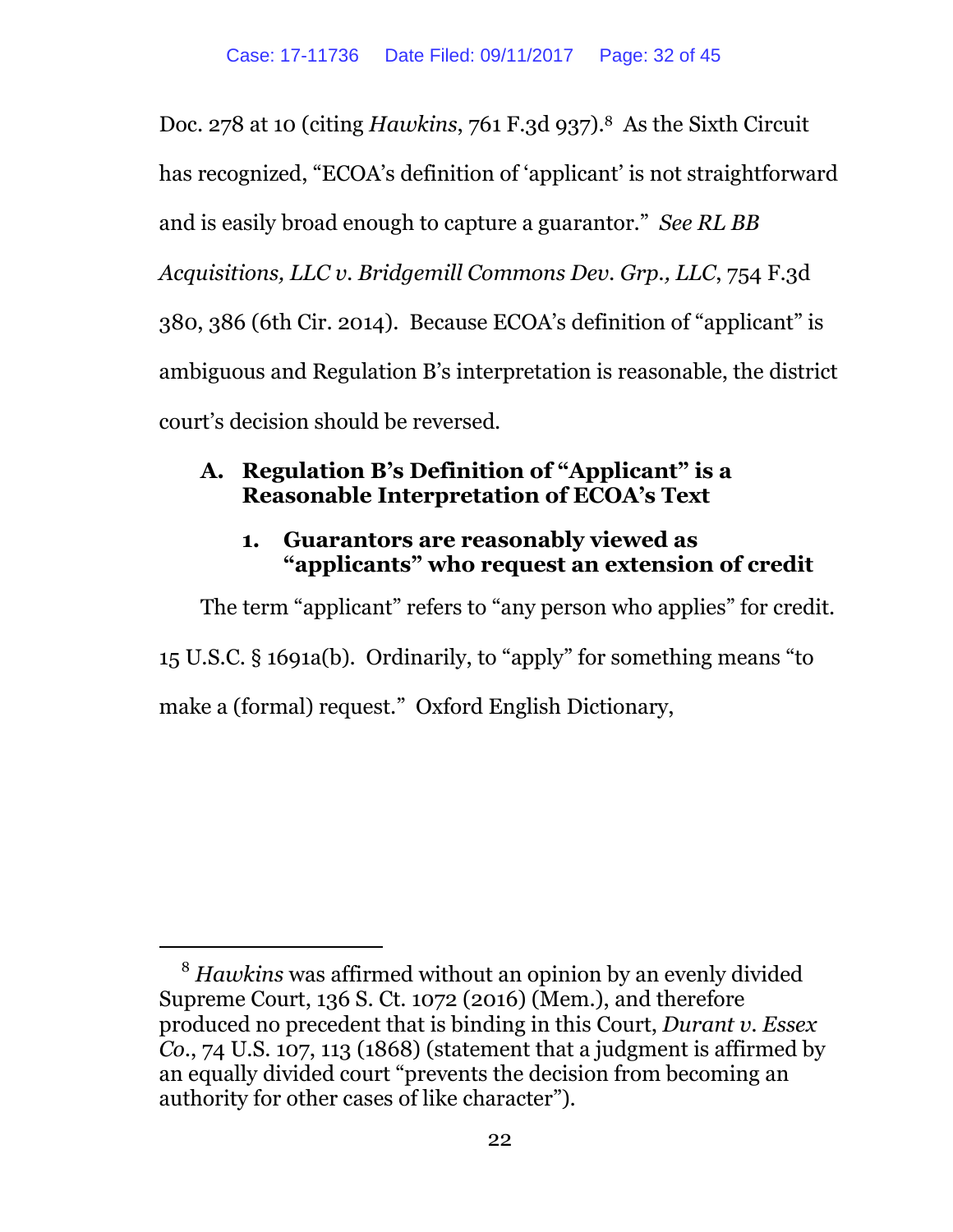<span id="page-32-0"></span>http://www.oed.com/view/Entry/9724.<sup>9</sup> Thus, an "applicant" under the Act is someone who requests the extension of credit.

That understanding of "applicant" encompasses guarantors and other secondary obligors. A guarantor "formally approach[es] a creditor in the sense that the guarantor offers up her own personal liability" to induce the creditor to make the loan. *RL BB Acquisition*, 754 F.3d at 385. A guarantor thus (at a minimum) "impliedly requests[s]" the extension of credit to the primary borrower. 38A C.J.S. *Guaranty* § 26 (2008); *see* 1 Joseph M. Perillo, *Corbin on Contracts* § 3.14, at 381 (rev. ed. 1993).

Indeed, a guarantee is typically enforceable precisely because the guarantor has expressly or impliedly requested that the creditor extend credit. Like other contracts, guarantee agreements generally must be supported by consideration. In the usual case, that bargained-for consideration is the loan made to the primary borrower. Restatement of Guaranty § 9, cmt. a; 3 *Corbin* § 9.4, at 252-53 (rev. ed. 1996). A guarantee is thus reasonably understood as a request that the

<sup>9</sup> *See The American Heritage Dictionary of the English Language* 87 (4th ed. 2006) ("[t]o request or seek assistance, employment, or admission"); *Black's Law Dictionary* 120 (10th ed. 2014) ("[t]o make a formal request or motion"); *The Random House Dictionary of the English Language* 102 (2d ed. 1987) ("to make an application or request").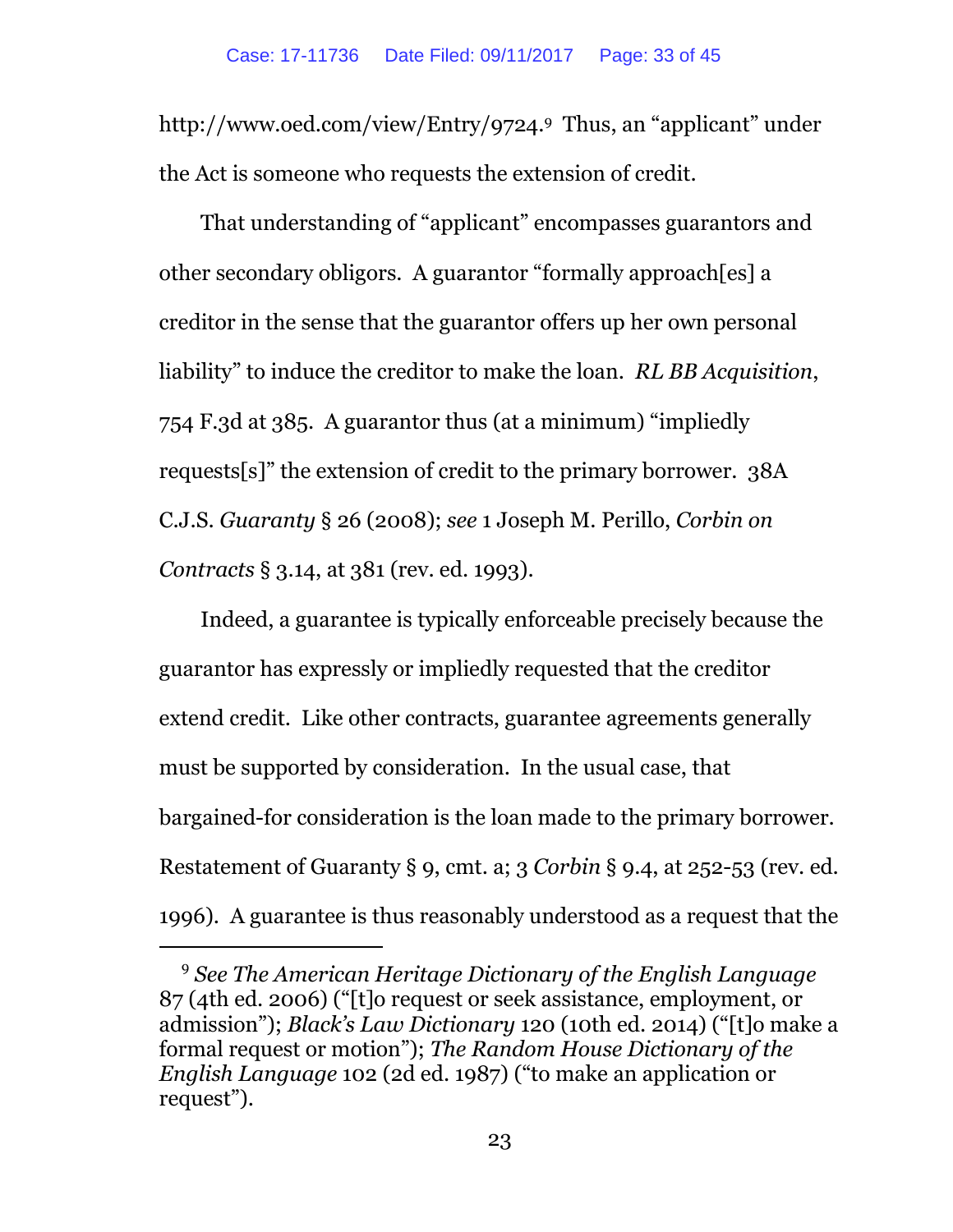creditor extend credit. *RL BB Acquisition*, 754 F.3d at 385; *see also, e.g.*, *Equitable Tr. Co. v. Bratwursthaus Mgmt. Corp.*, 514 F.2d 565, 569 (4th Cir. 1975) (reciting that the guarantor "requested [the creditor]" to make the loans); *Cardinal Wholesale Supply, Inc. v. Chaisson*, 504 So. 2d 167, 168 (La. Ct. App. 1987) (similar).<sup>10</sup>

Secondary obligors are also often extensively involved in the application process. Cosigners of consumer loans frequently join in the primary borrowers' requests for credit by signing the same applications. *See* 12 C.F.R. Pt. 202, App. B (2010) (model consumer credit applications). Personal guarantees required for business loans are likewise often "contained within the promissory agreement" or credit application signed by the principal borrower. *United States v. Crain Ltd. P'ship*, 884 F.2d 138, 143 n.5 (4th Cir. 1989). And prospective secondary obligors are commonly required to provide financial information and subjected to a creditworthiness analysis comparable to that applied to principal borrowers. *See* 12 C.F.R.

<sup>&</sup>lt;sup>10</sup> Guarantors also apply for credit "directly" within the meaning of 15 U.S.C. § 1691a(b). The Act refers to "direct[]" applications to distinguish them from "indirect[]" applications in which a consumer attempts to use an "existing credit plan" such as a credit card to make a purchase "for an amount exceeding a previously established credit limit." *Id.*; *see* 1973 Senate Report 10.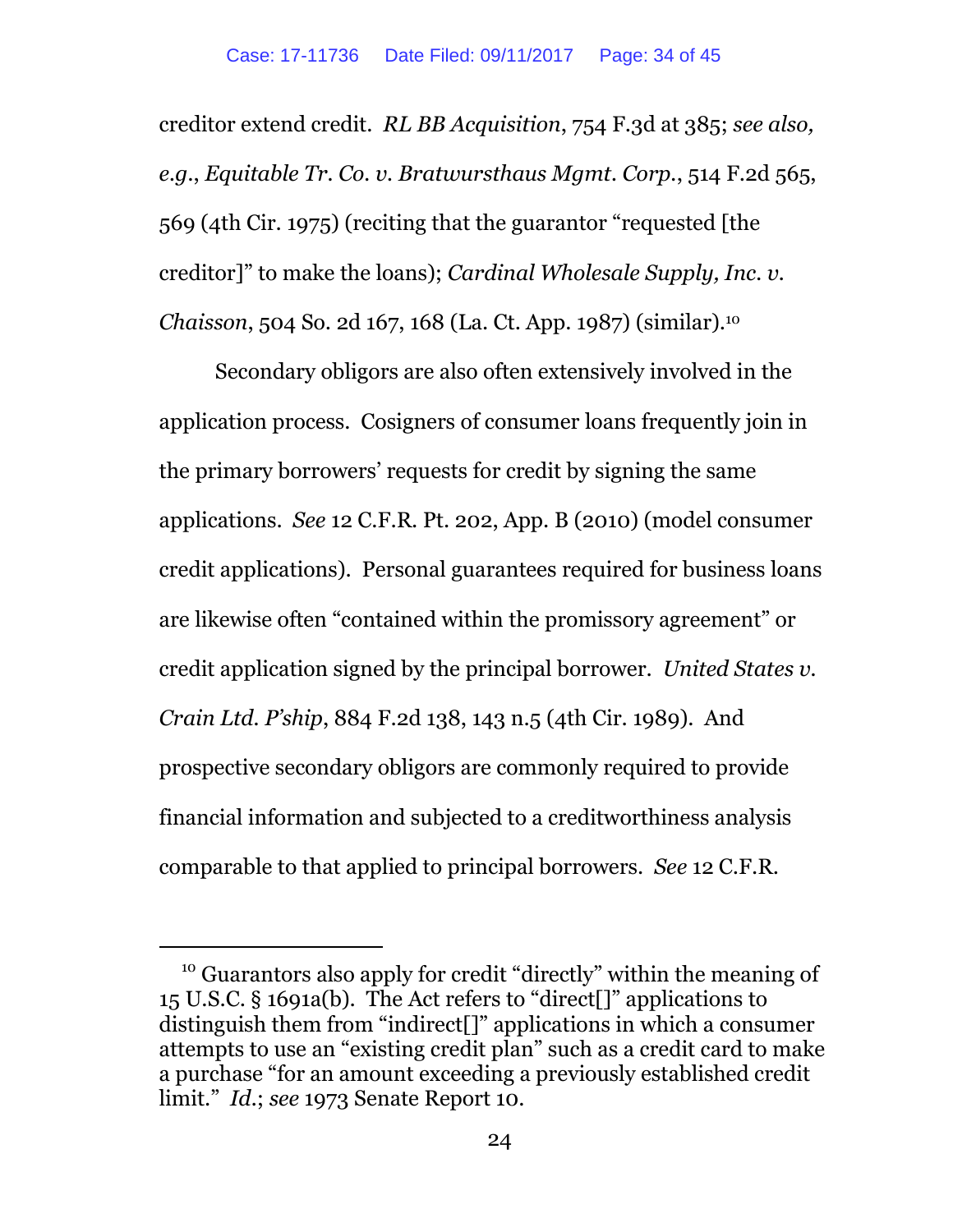Pt. 202, App. B (2010) (model consumer credit applications); 76 Fed. Reg. 41,597 (July 15, 2011).

Guarantors therefore always request credit implicitly, often do so explicitly, and regularly participate extensively in the application process.

#### **2. A person need not request credit for her own use in order to quality as an "applicant"**

<span id="page-34-0"></span>In a separate concurrence to the Eighth Circuit's decision in *Hawkins*, Judge Colloton appeared to acknowledge that a guarantor or other secondary obligor "requests credit" but asserted that "an 'applicant' who 'applies for credit' is one who requests credit to benefit herself, not credit to benefit a third party." 761 F.3d at 943. To reach this conclusion, Judge Colloton relied on a single dictionary defining "apply" as "to make an appeal or request … usu[ally] for something of benefit to oneself." *Id.* (quoting *Webster's Third New International Dictionary of the English Language* 105 (1971) (*Webster's Third*)). But this reliance is misplaced.

The ordinary meaning of "apply" does not exclude requests for benefits to others. Most standard definitions of the term omit that limitation. *See* footnote [9](#page-32-0) and accompanying text. Even the dictionary entry cited in the concurrence specifies only that the term "usu[ally]"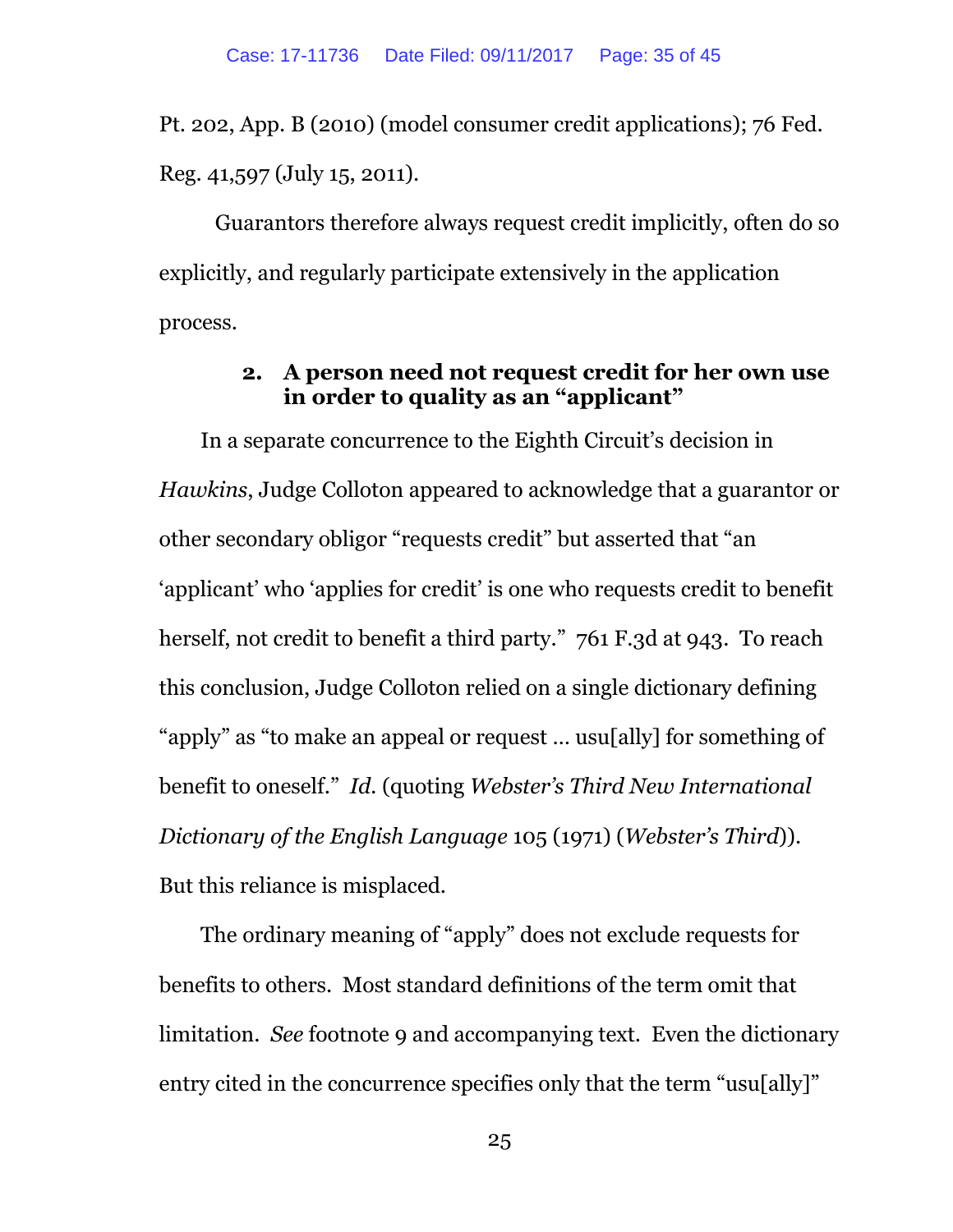refers to a request for something that benefits the requester—not that the word excludes requests that benefit someone else. *Webster's Third* 105. And even if it supported a more restrictive interpretation, a single dictionary could not demonstrate that the Act unambiguously excludes a broader meaning. To the contrary, "[t]he existence of alternative dictionary definitions . . . each making some sense under the statute, itself indicates that the statutes is open to interpretation." *Nat'l R.R. Passenger Corp. v. Boston & Me. Corp.*, 503 U.S. 407, 418 (1992).

In any event, Regulation B would be a permissible interpretation of "applicant" even if the term encompassed only an individual who requests something to benefit herself. Guarantors typically offer a guarantee precisely because they desire for a lender to extend credit to a borrower and they view that extension as a benefit to themselves. Judge Colloton's concurrence thus must further limit the term "apply": It is not enough that an individual requests an extension of credit that will benefit her; she must also *receive* the credit herself. But Judge Colloton cited no authority supporting that further limitation on the ordinary meaning of the word "apply."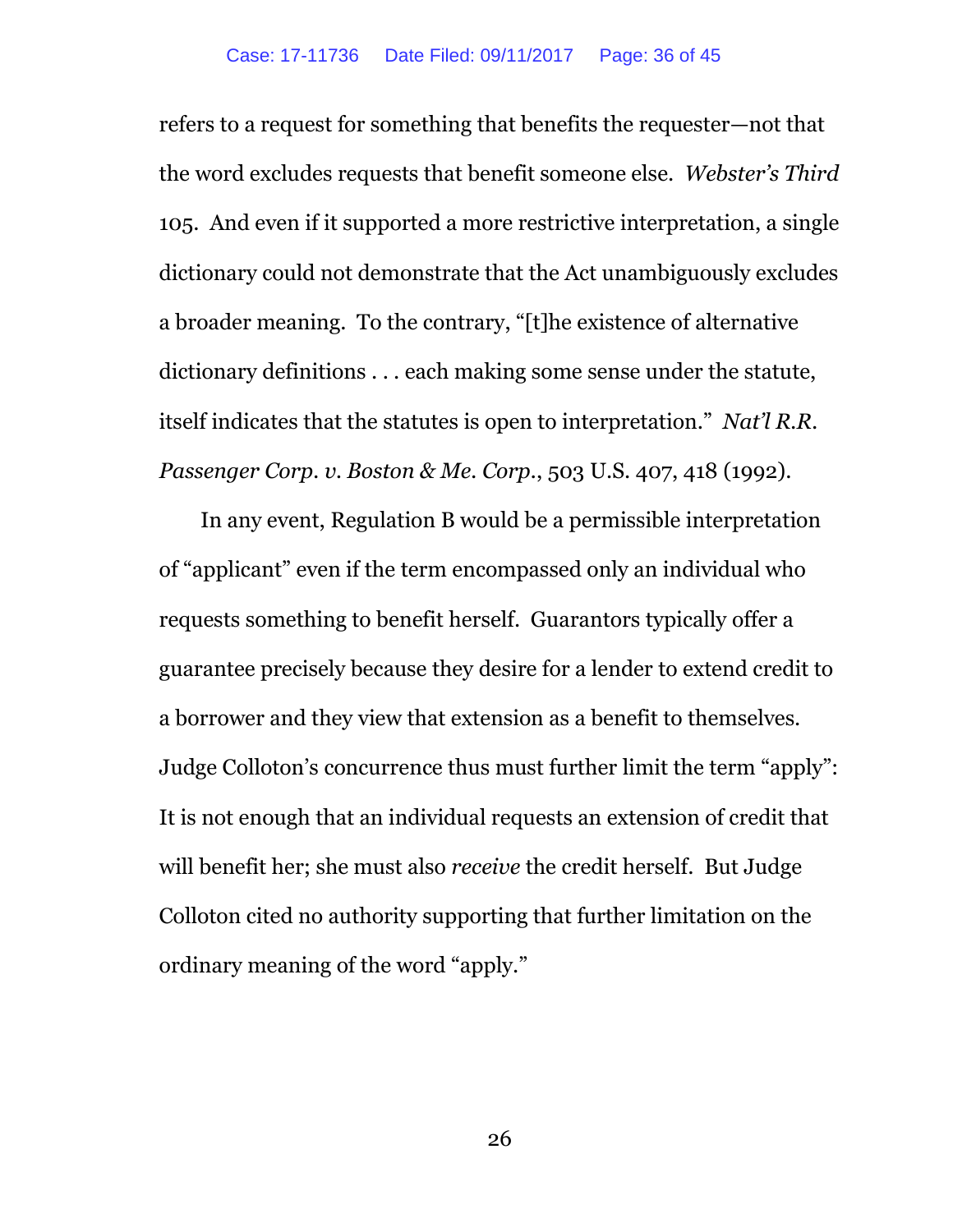#### <span id="page-36-0"></span>**B. Regulation B's Definition of "Applicant" Furthers ECOA's Purposes**

Regulation B's definition of "applicant" advances one of the central purposes of ECOA: the elimination of marital-status discrimination in credit transactions. Violations of the Additional Parties Rule affecting guarantors and other secondary obligors take two basic forms, both of which constitute the type of discrimination that ECOA sought to end. Excluding guarantors from the definition of "applicant" would not affect the scope of the conduct prohibited by the Rule—a creditor improperly insisting on a spousal guarantee would still violate the rights of the primary borrower, including, as discussed above, if that primary borrower is a non-natural person like a corporation. But accepting the district court's approach would undermine the Act by failing to accord relief to an entire class of victims.

One type of violation of the Rule occurs when a creditor requires a borrower's spouse to cosign or guarantee a loan even though the creditor would have extended credit without another signature if the borrower had been unmarried. *See* 12 C.F.R. § 202.7(d)(1) (2010). Prior to ECOA, such requirements were routine.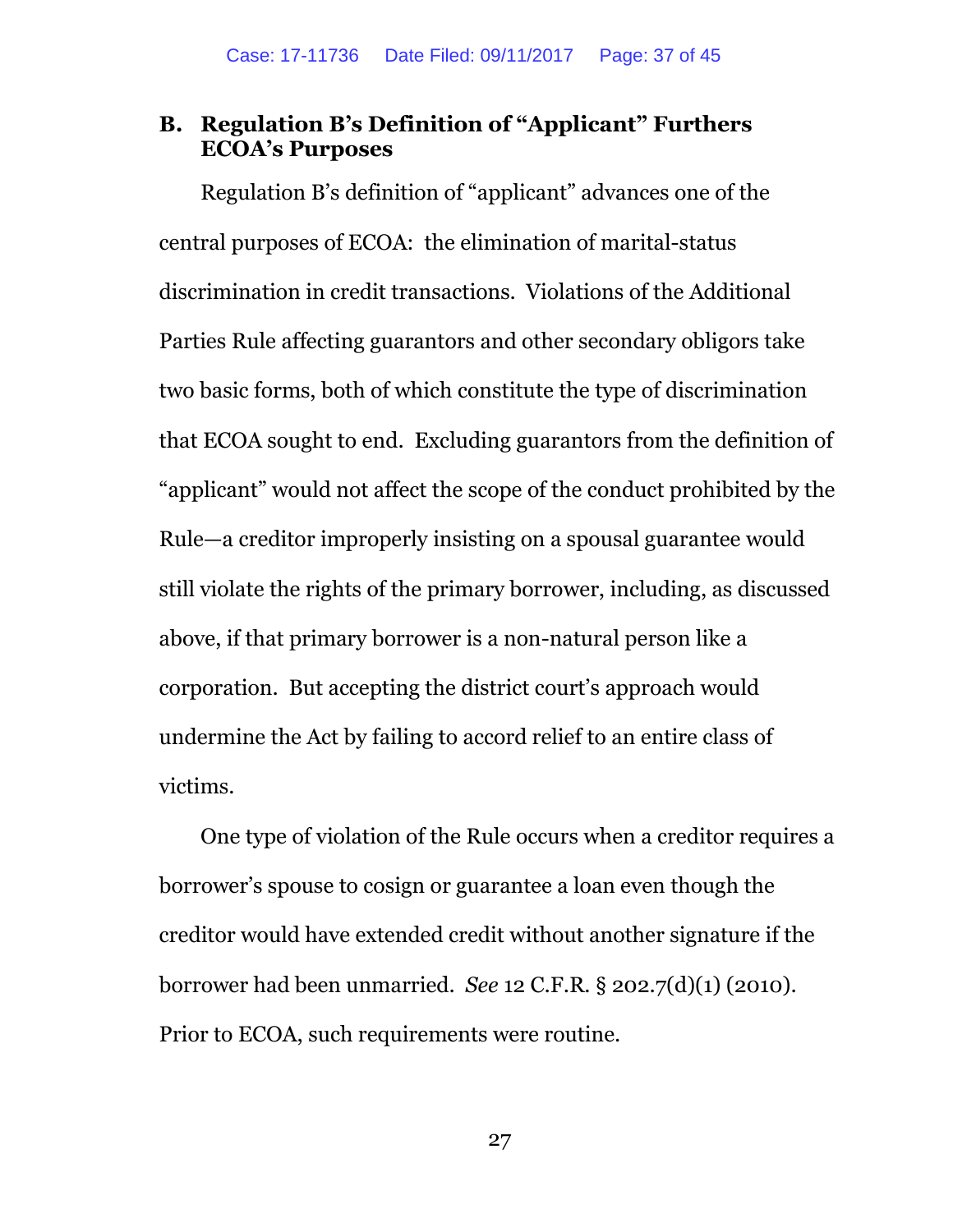When a creditor requires a borrower's spouse to cosign or guarantee a loan solely because of the couple's marital status, the creditor obviously discriminates against *the borrower*, who is denied the ability to obtain individual credit and is subjected to a requirement that would not have been imposed on an unmarried person. But such requirements also constitute marital-status discrimination against *the guarantor*, who is required to assume a debt obligation by virtue of being married. A spouse who is required to guarantee or cosign a loan suffers one of the core discriminatory harm that ECOA sought to prevent: the inability to maintain an independent credit profile and avoid being unnecessarily encumbered by someone else's debt. As the major credit-reporting agencies explain, cosigning or guaranteeing a loan "could negatively impact [the spouse's] credit report and creditworthiness"<sup>11</sup> both because the obligation may appear on the spouse's credit report from the outset and because in the event of the

<sup>11</sup> Mechel Glass, Equifax, *Should I Co-Sign On a Loan for a Family Member?* (Apr. 17, 2014), http://blog.equifax.com/credit/should-ico-sign-on-a-loan-for-a-family-member.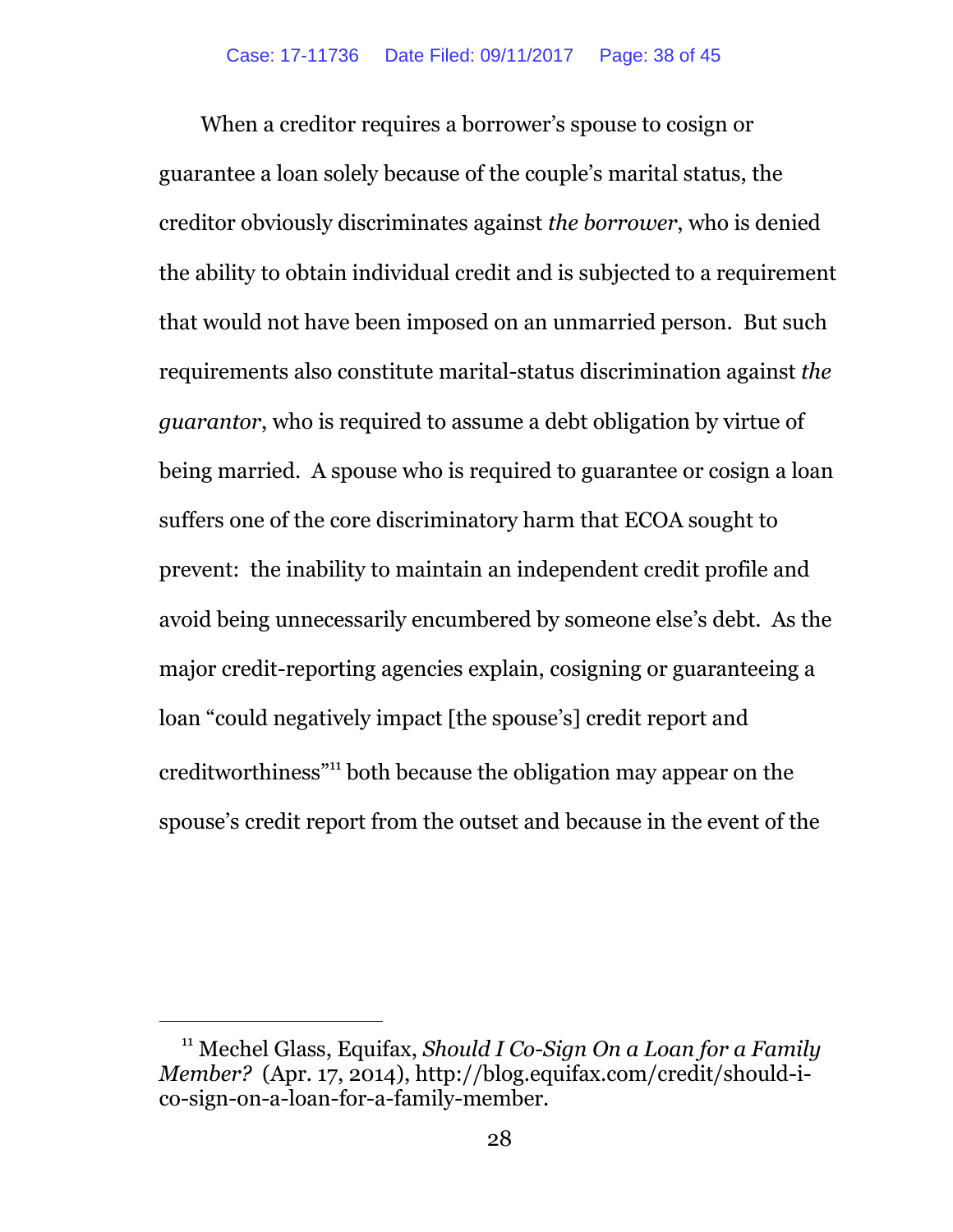borrower defaulting or missing a payment, the spouse's credit report will reflect this, even if the spouse pays the debt.<sup>12</sup>

The other paradigmatic violation of the Additional Parties Rule occurs, as is alleged here, in connection with business credit. Creditors routinely (and prudently) require personal guarantees from the owners of small businesses for credit requested for the business. But where a creditor also requires personal guarantees from the owners' spouses solely because of their marital status, that further request violates the Rule. 12 C.F.R. § 202.7(d) (2010); 12 C.F.R. Pt. 202, Supp. I, ¶ 7(d)(6)-2 (2010).

Violation of the Rule in this manner inflicts similar discriminatory injuries on the non-owner spouse who is required to sign a guarantee because of his marital status. It also discriminates against the married business owner who is denied the ability to guarantee her business's loan without her spouse's involvement. When a small business owner or officer who is individually creditworthy is denied the ability to guarantee a business loan by herself and is instead required to secure a

<sup>12</sup> Experian, *Credit Score FAQs*, [http://www.experian.com/credit](http://www.experian.com/credit-education/score-faqs.html)[education/score-faqs.html](http://www.experian.com/credit-education/score-faqs.html) (last visited July 19, 2017); TransUnion, The Benefits and Issues of Co-Signing a Loan, [http://www.transunion.com/personal-credit/credit-issues-bad](http://www.transunion.com/personal-credit/credit-issues-bad-credit/cosigning-a-loan.page)[credit/cosigning-a-loan.page](http://www.transunion.com/personal-credit/credit-issues-bad-credit/cosigning-a-loan.page) (last visited July 19, 2017).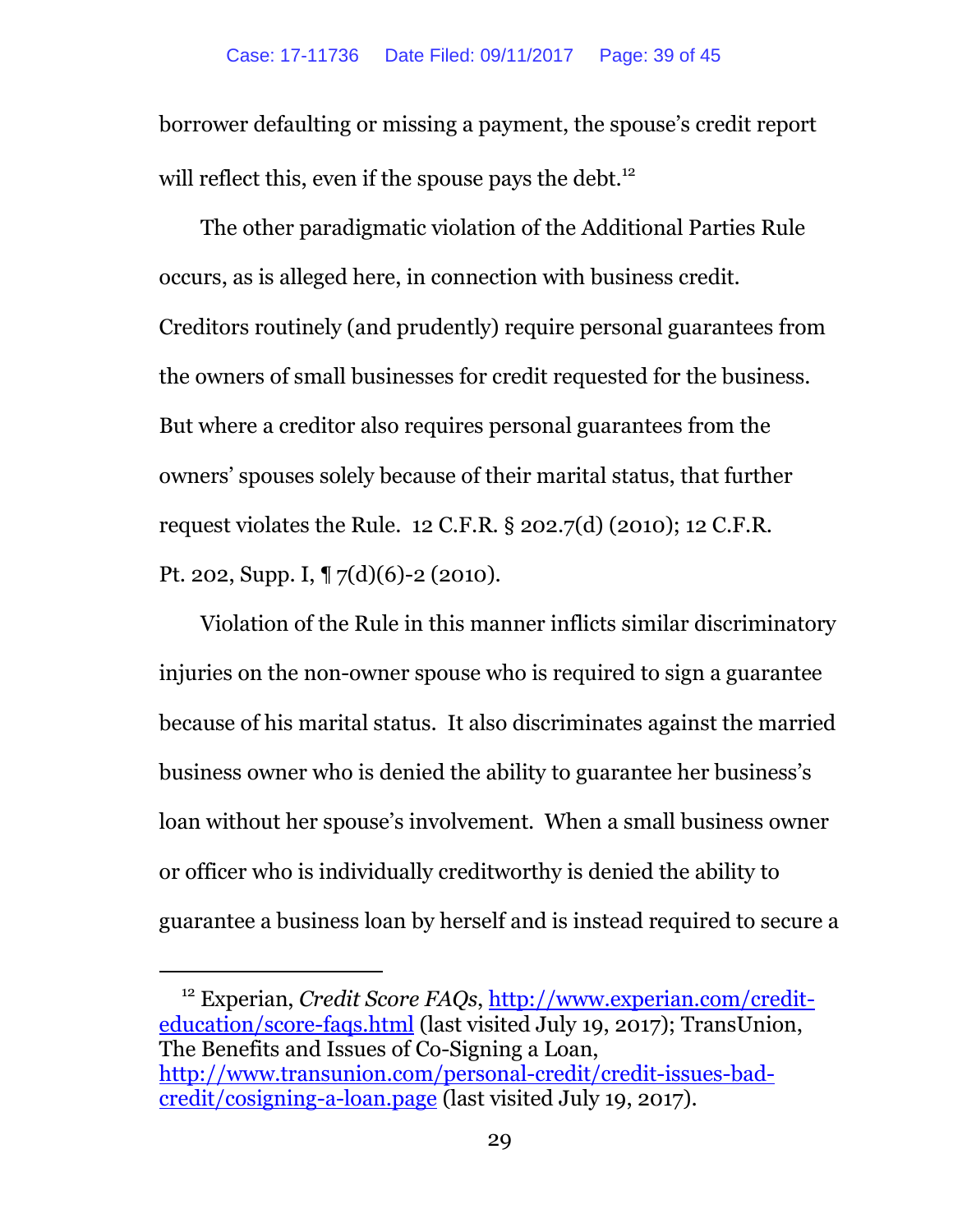spousal guarantee, that owner suffers the type of discrimination that ECOA was intended to prevent.

Again, this sort of demand for a spousal guarantee would violate the Rule even if guarantors did not qualify as "applicants"—and was prohibited even before the 1985 amendments to the regulation's definition of "applicant." See 12 C.F.R.  $\S$  202.7(d)(5) (1984). But treating guarantors as "applicants" in this circumstance properly recognizes that the signature requirement constitutes discrimination not only against the business entity that sought the loan, but also against the owner or officer who was denied the ability to secure credit for her business by providing only her individual guarantee.

### <span id="page-39-0"></span>**C. Regulation B's Definition of "Applicant" Is Consistent with Other Regulatory Schemes**

Finally, Regulation B is not alone in recognizing that guarantors can be regarded as requesting or receiving an extension of credit. For example, banking regulations provide that secondary obligors receive an extension of credit when they provide a guarantee or otherwise assume a secondary obligation. *See, e.g.*, 12 C.F.R. § 215.3(a)(4) (defining "extension of credit" to include acquiring a note upon which an insider "may be liable as . . . endorser, guarantor, or surety" in Board regulation limiting extensions of credit to banks' insiders); 12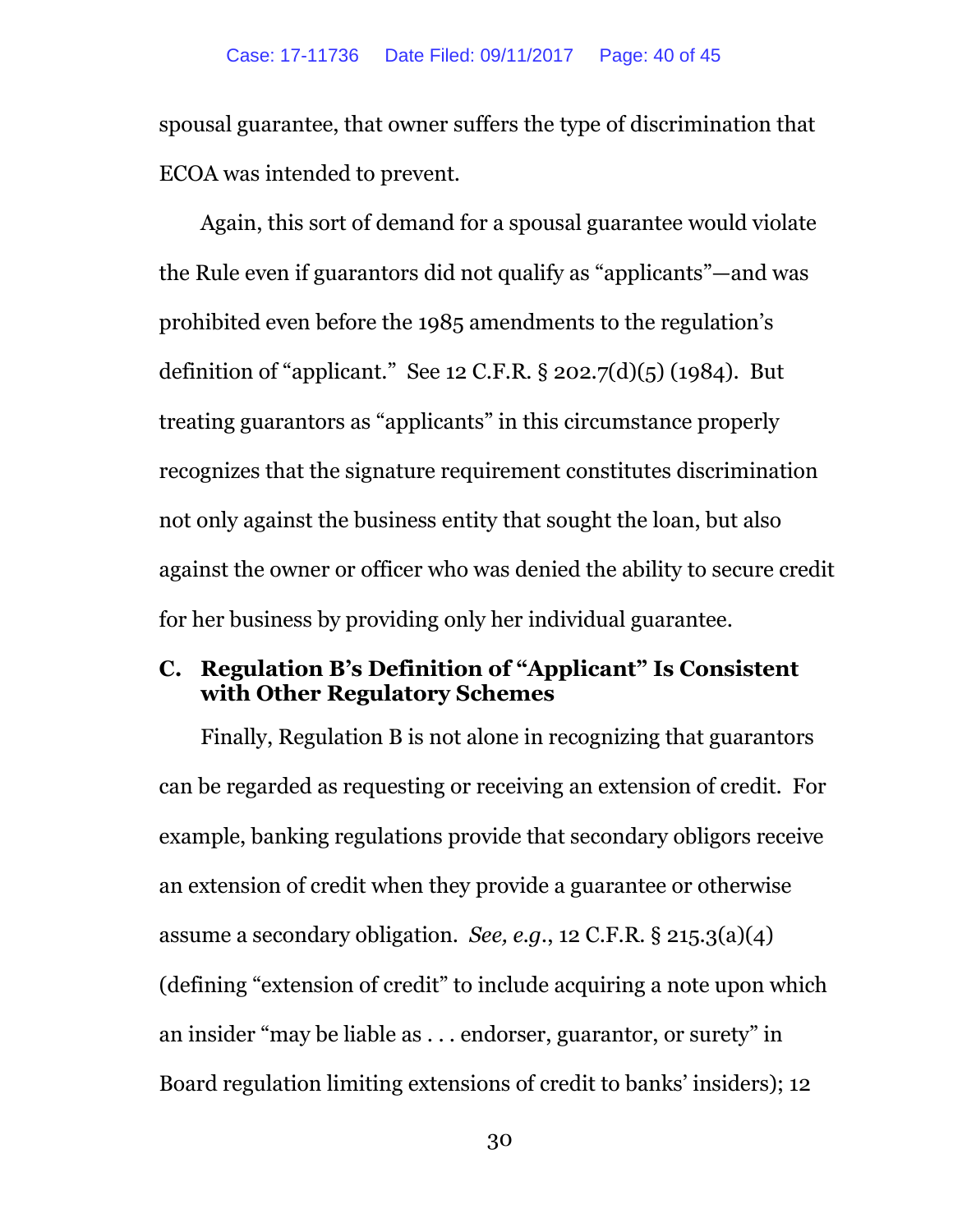C.F.R. § 932.9(a) (Federal Housing Finance Board regulation providing that, for purposes of limits on extending unsecured credit "to any single counterparty," a "third party-guarantor shall [in certain circumstances] be considered the counterparty" to whom credit is extended). Likewise, regulators consider a guarantor to receive an "extension of credit" for purposes of a provision of the Fair Credit Reporting Act, 15 U.S.C. 1681 et seq., which allows consumer reporting agencies to furnish a consumer's credit report in connection with a transaction "involving the extension of credit to  $\dots$  the consumer," 15 U.S.C.  $\S$  1681b(a)(3)(A).<sup>13</sup> And regulations requiring credit unions to provide privacy notices treat "individual[s] acting as a guarantor" as persons entitled to such notice because they "obtain credit from" the credit union. 12 C.F.R. § 1016.4 (regulation originally promulgated by National Credit Union Administration, *see* 76 Fed. Reg. 79,025, 79,025-26 (Dec. 21, 2011)).

<sup>13</sup> *See* Letter from Office of the Comptroller of the Currency, et al. to the Fed. Trade Comm'n (May 31, 2001), online at https://www.fdic.gov/news/news/financial/2001/fil0161a.html ; Fed. Trade Comm'n Advisory Opinion to Tatelbaum (June 22, 2001), online at https://www.ftc.gov/policy/advisory-opinions/advisory-opiniontatelbaum-06-22-01.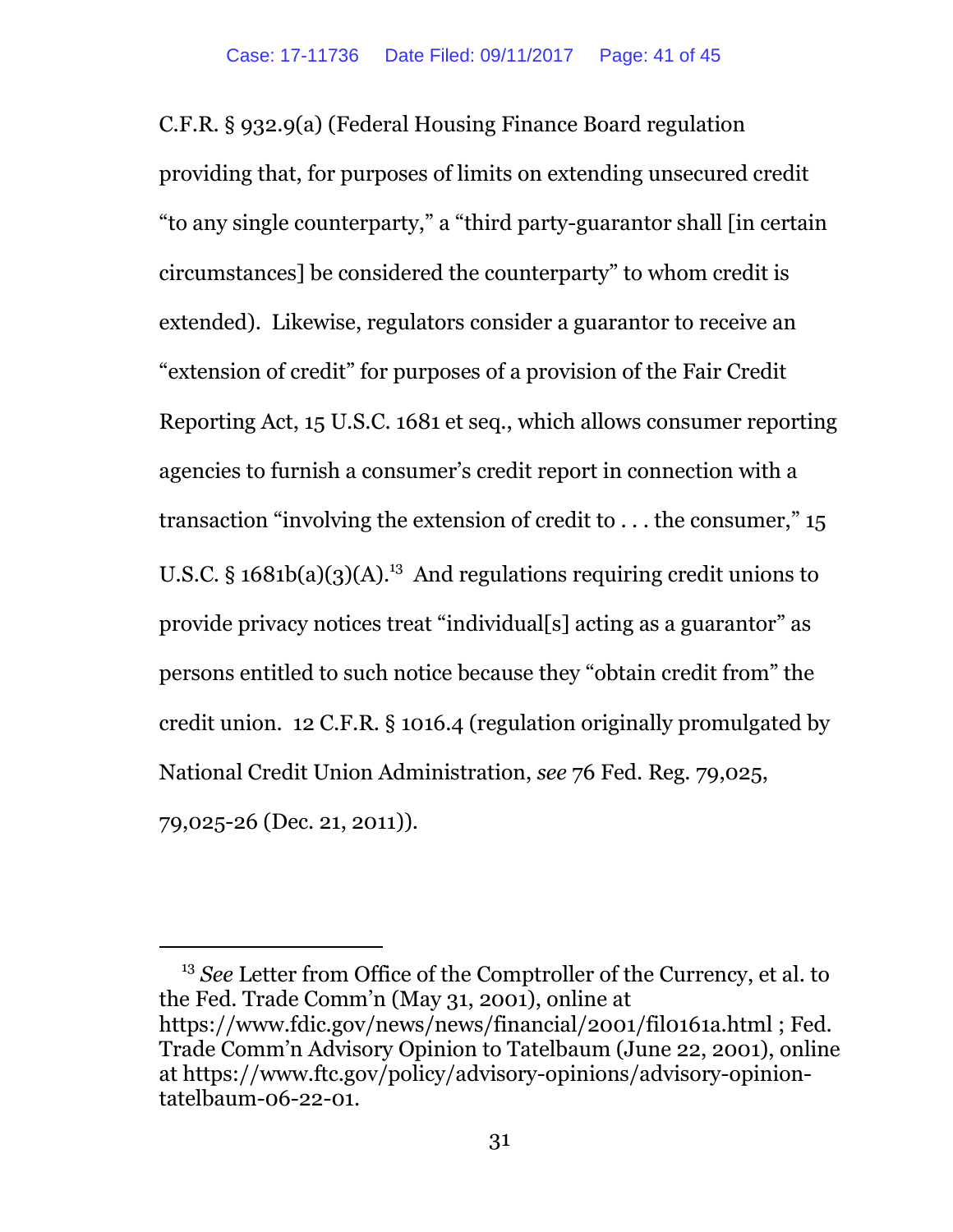To be sure, not every federal regulation treats guarantors as requesting extensions of credit.14 But those counterexamples reflect the inherent ambiguity in classifying the guarantor's role in the credit application process. To survive judicial scrutiny under *Chevron*, "[a]ll that matters is whether the regulation is a reasonable construction of an ambiguous statute." *Friends of the Everglades v. S. Fla. Water Mgmt. Dist.*, 570 F.3d 1210, 1219 (11th Cir. 2009). For the reasons discussed above, Regulation B satisfies that test.

<sup>14</sup> *See*, *e.g.*, 12 C.F.R. Pt. 31, App. B ("Generally speaking, guarantees are included in the part 215 definition of 'extension of credit' but are not included in the definition of 'extension of credit' in part 32 unless other criteria are satisfied."); 75 Fed. Reg. 2724, 2727 (Jan. 15, 2010) (explaining that "credit is not . . . extended . . . to a guarantor" for purposes of rules requiring notice when a creditor offers less favorable credit terms due to information in person's consumer report).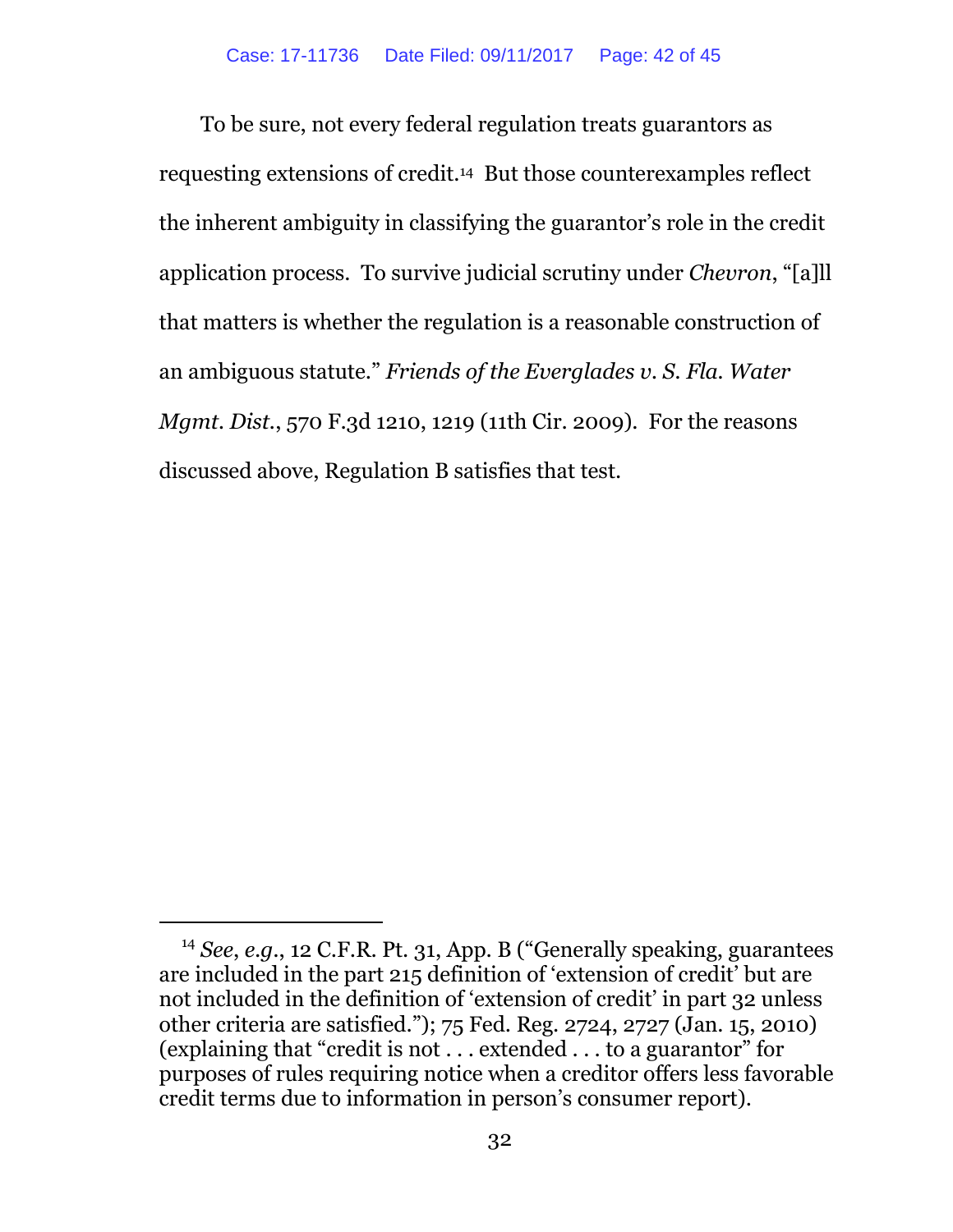### **CONCLUSION**

<span id="page-42-0"></span>For the foregoing reasons, the judgment of the district court

should be reversed.

Dated: September 11, 2017 /s/ David A. King Jr.

Mary McLeod *General Counsel* John R. Coleman *Deputy General Counsel* Steven Y. Bressler *Assistant General Counsel* Nandan M. Joshi David A. King Jr. *Counsel* Consumer Financial Protection Bureau 1700 G Street, NW Washington, D.C. 20552 (202) 435-9289 david.king@cfpb.gov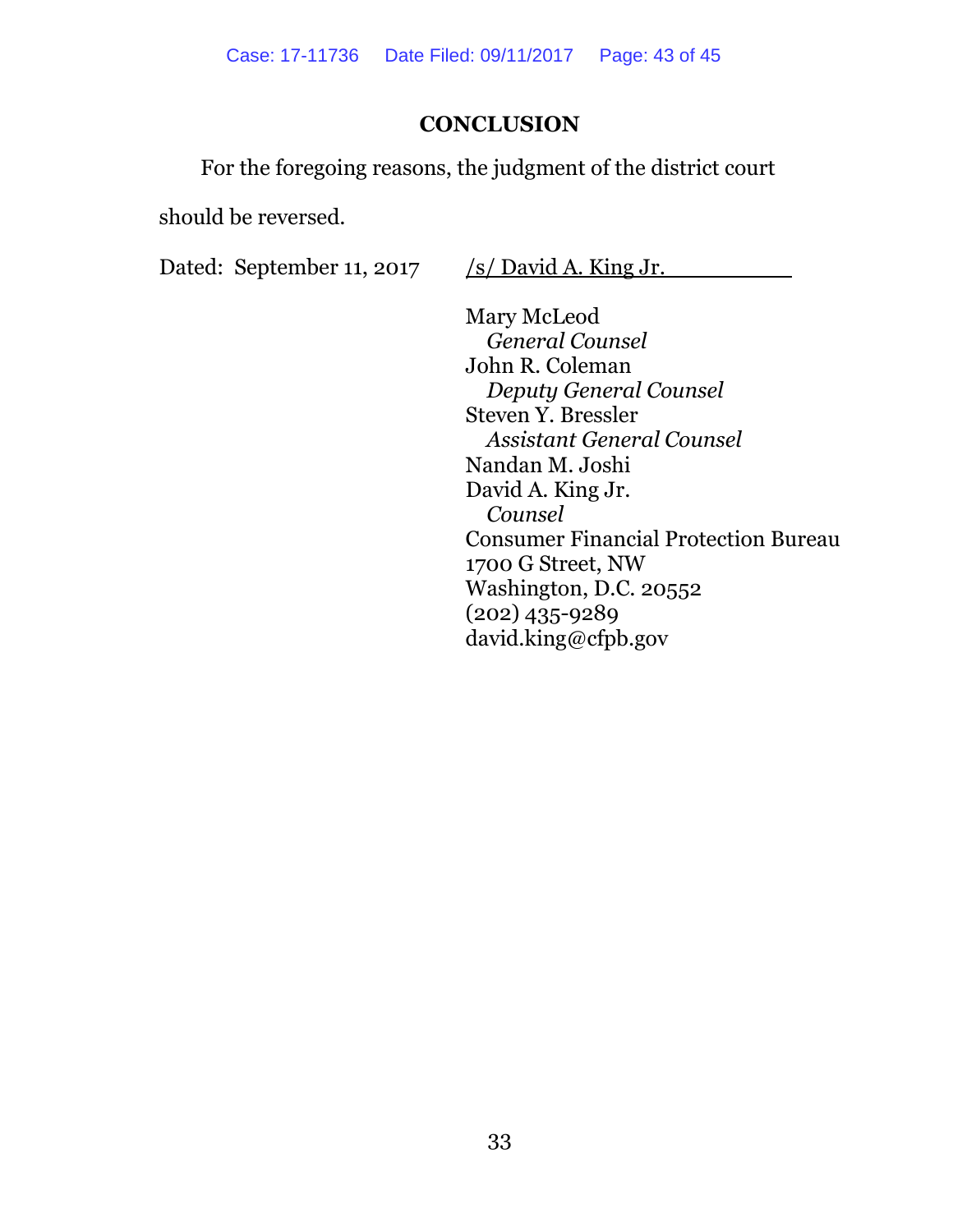### **Certificate of Compliance with Type-Volume Limit, Typeface Requirements, and Type-Style Requirements**

This brief complies with the type-volume limit of Fed. R. App. P.

 $32(a)(7)(B)$  because, excluding the parts of the brief exempted by Fed.

R. App. P. 32(f), this brief contains 6,318 words.

This brief complies with the typeface requirements of Fed. R. App.

P. 32(a)(5) and the type-style requirements of Fed. R. App. P. 32(a)(6)

because this brief has been prepared in a proportionally spaced

typeface using Microsoft Word 2010 and 14-point Georgia font.

/s/ David A. King Jr.

David A. King Jr. Counsel Consumer Financial Protection Bureau 1700 G Street, NW Washington, D.C. 20552 (202) 435-9289 david.king@cfpb.gov

September 11, 2017